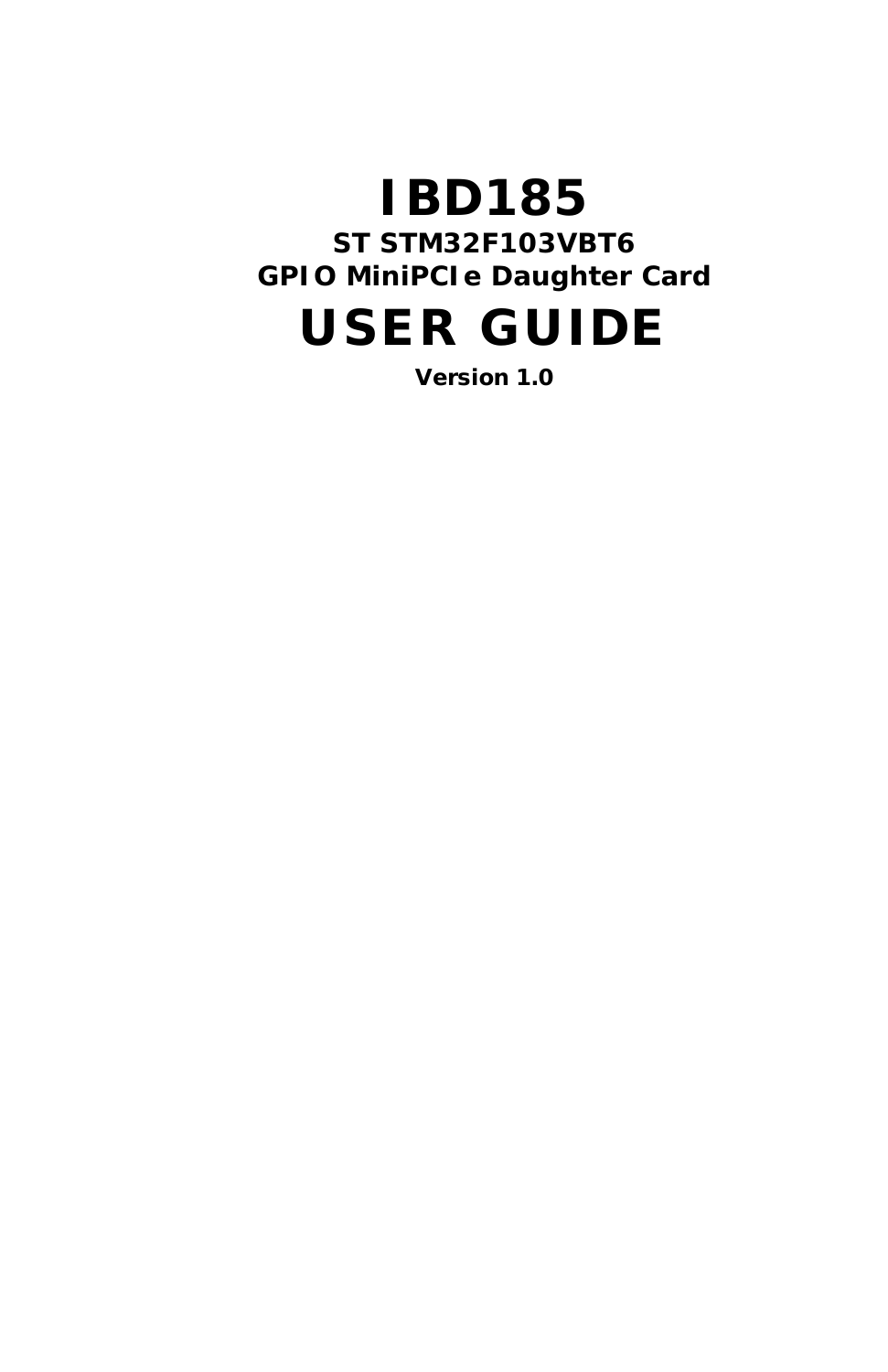# Table of Contents

| 1.3 Command and Reply Codes 9               |  |
|---------------------------------------------|--|
|                                             |  |
|                                             |  |
| 1.3.3 Get GPIO Configuration  10            |  |
| 1.3.4 Set GPIO Configuration 11             |  |
|                                             |  |
|                                             |  |
| 1.3.7 I2C Bus Interface Sub Command Set  14 |  |
|                                             |  |
|                                             |  |
|                                             |  |
|                                             |  |
|                                             |  |
|                                             |  |
|                                             |  |
|                                             |  |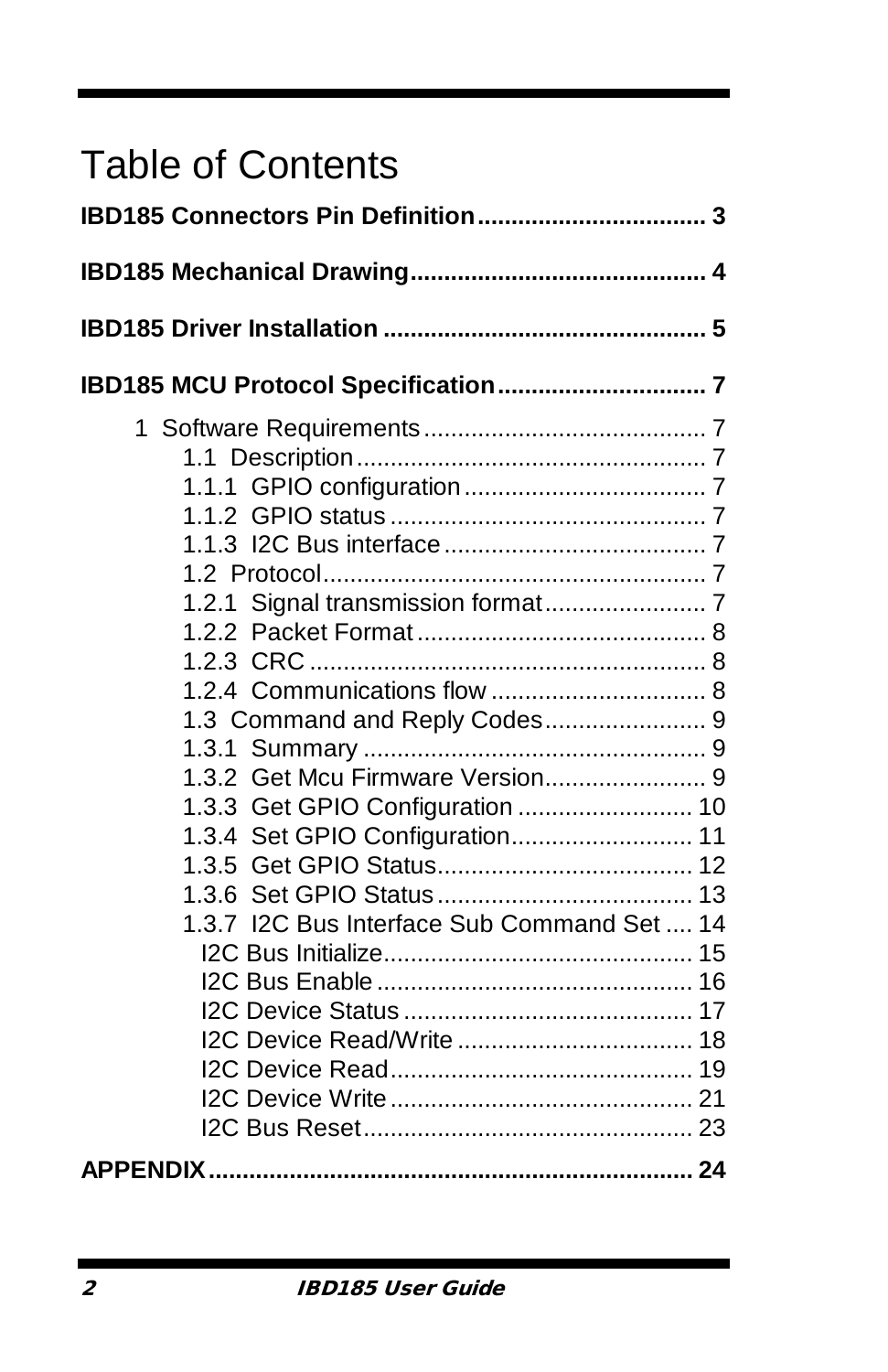# **IBD185 ST STM32F103VBT6 GPIO MiniPCIe Daughter Card**

# **IBD185 Connectors Pin Definition J1, J2 for I2C**

| $\begin{array}{cccccccccccccc} \Box & \Box & \Box & \Box \end{array}$ |  |  |
|-----------------------------------------------------------------------|--|--|
|                                                                       |  |  |
|                                                                       |  |  |

| Pin# | <b>Signal Name</b> |  |
|------|--------------------|--|
|      | SCL.               |  |
|      | SDA                |  |
|      | GND                |  |

# **J3 Supports 16-in GPIO**

|                            | <b>Signal Name</b> | $\text{Pin } H$ | Pin# | <b>Signal Name</b> |
|----------------------------|--------------------|-----------------|------|--------------------|
|                            | 3.3V               | 2               |      | 3.3V               |
| $\Box$<br>п                | DIN <sub>8</sub>   | 4               | 3    | DIN <sub>0</sub>   |
| α<br>о<br>$\Box$<br>п      | DIN <sub>9</sub>   | 6               | 5    | DIN1               |
| $\Box$<br>п                | DIN10              | 8               | 7    | DIN <sub>2</sub>   |
| $\Box$<br>п<br>$\Box$<br>п | DIN <sub>11</sub>  | 10              | 9    | DIN <sub>3</sub>   |
| $\Box$<br>α                | DIN <sub>12</sub>  | 12              | 11   | DIN4               |
| $\Box$<br>п<br>п<br>$\Box$ | DIN <sub>13</sub>  | 14              | 13   | DIN <sub>5</sub>   |
| 9<br>$\Box$<br>α           | DIN <sub>14</sub>  | 16              | 15   | DIN <sub>6</sub>   |
|                            | DIN15              | 18              | 17   | DIN7               |
|                            | Ground             | 20              | 19   | Ground             |

## **J4 Supports 16-out GPIO**

|                            | <b>Signal Name</b> | $\text{Pin } H$ | Pin# | <b>Signal Name</b> |
|----------------------------|--------------------|-----------------|------|--------------------|
|                            | 3.3V               | 2               |      | 3.3V               |
| $\Box$<br>$\Box$           | OUTPUT24           | 4               | 3    | OUTPUT16           |
| $\Box$<br>п<br>л<br>п      | OUTPUT25           | 6               | 5    | OUTPUT17           |
| $\Box$<br>$\Box$           | OUTPUT26           | 8               |      | OUTPUT18           |
| п<br>$\Box$<br>п<br>$\Box$ | OUTPUT27           | 10              | 9    | OUTPUT19           |
| л<br>п                     | OUTPUT28           | 12              | 11   | <b>OUTPUT20</b>    |
| л<br>п<br>$\Box$<br>п      | OUTPUT29           | 14              | 13   | OUTPUT21           |
| l1 9<br>$\Box$<br>α        | OUTPUT30           | 16              | 15   | <b>OUTPUT22</b>    |
|                            | OUTPUT31           | 18              | 17   | OUTPUT23           |
|                            | Ground             | 20              | 19   | Ground             |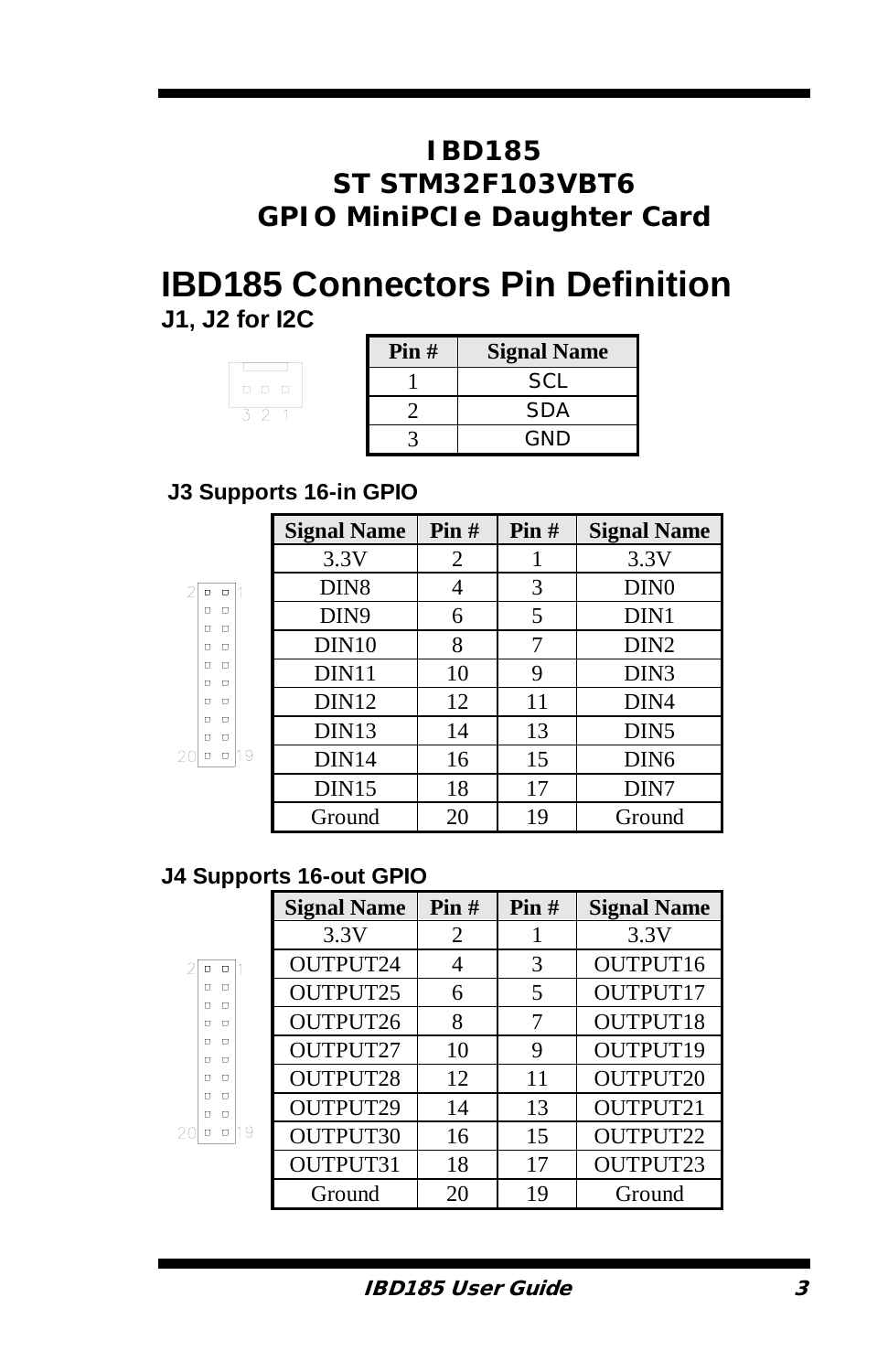

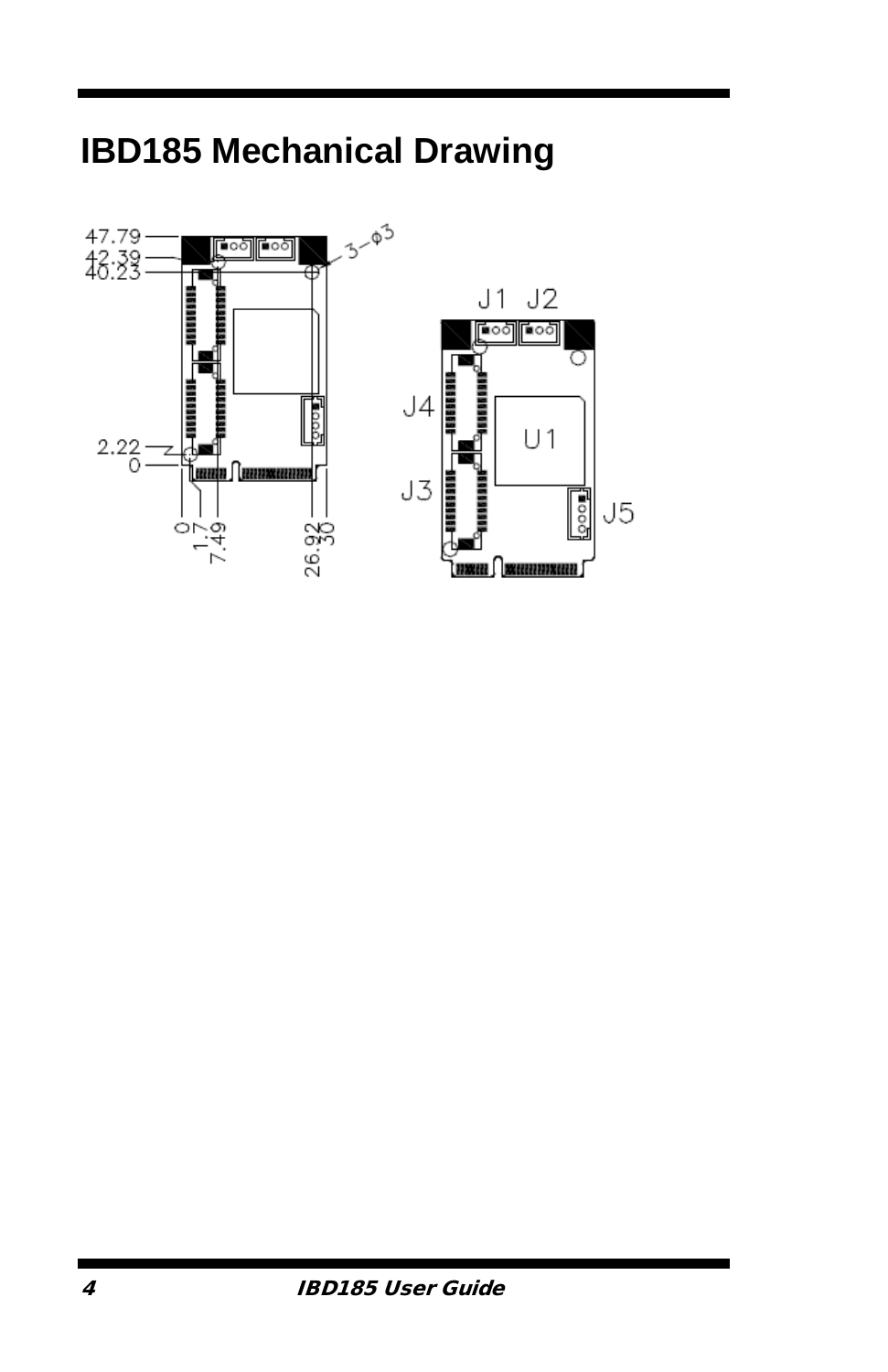# **IBD185 Driver Installation**

1. In the Windows OS, go to the Computer Management screen. In the 'Other devices' as shown, right click the "STM32 Virtual COM Port"



2. In the STM32 Virtual COM Port Properties screen, click *Update Driver*.

3. In the Hardware Update Wizard screen, select "No, not this time" and click *Next* to continue.

4. Select "Install from a list or specific location (Advanced), and click *Next* to continue.

5. To choose the "search" and "installation" options, click the checkbox of "Include this location in the search", and click *Browse* to find the driver's path in the CD provided or enter the path directly -

## **\SCSI\IBD185\iBASE\_CDC.inf**

| <b>Hardware Update Wizard</b>                                                                                                                                  |
|----------------------------------------------------------------------------------------------------------------------------------------------------------------|
| Please choose your search and installation options.                                                                                                            |
| Search for the best driver in these locations.                                                                                                                 |
| Use the check boxes below to limit or expand the default search, which includes local<br>paths and removable media. The best driver found will be installed.   |
| Search removable media (floppy, CD-ROM)                                                                                                                        |
| Include this location in the search:                                                                                                                           |
| D:\SCSI\IBD185\iBASE_CDC.inf<br>Browse<br>v                                                                                                                    |
| O Don't search. I will choose the driver to install.                                                                                                           |
| Choose this option to select the device driver from a list. Windows does not quarantee that<br>the driver you choose will be the best match for your hardware. |
| Next ><br>< Back<br>Cancel                                                                                                                                     |

**IBD185 User Guide** 5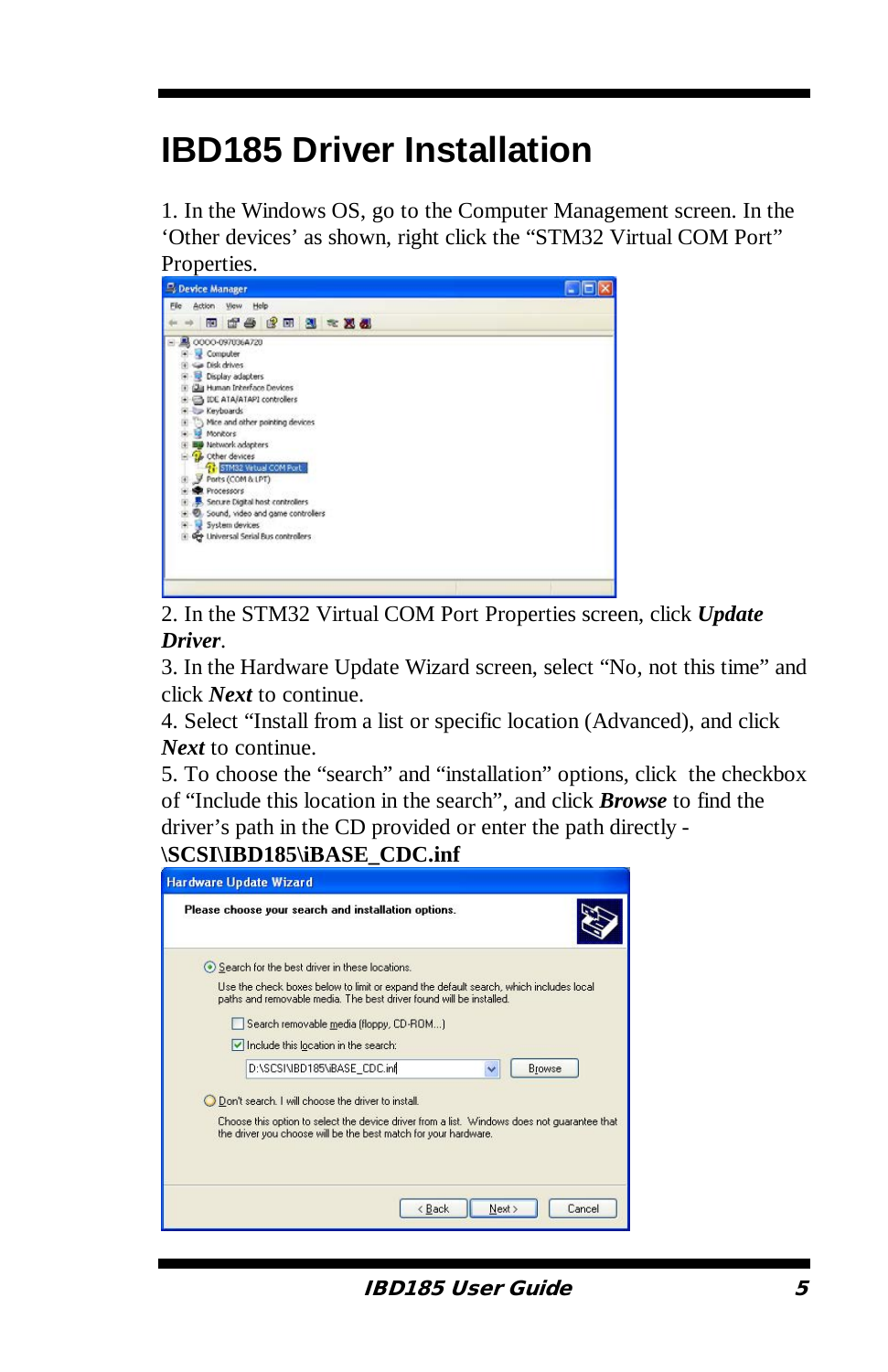## 6. Click *Continue Anyway*.



7. Click *Finish* to close the wizard.



8. There are a total of two serial ports. Therefore, the Hardware Update Wizard procedure has to be repeated for the rest of the serial ports

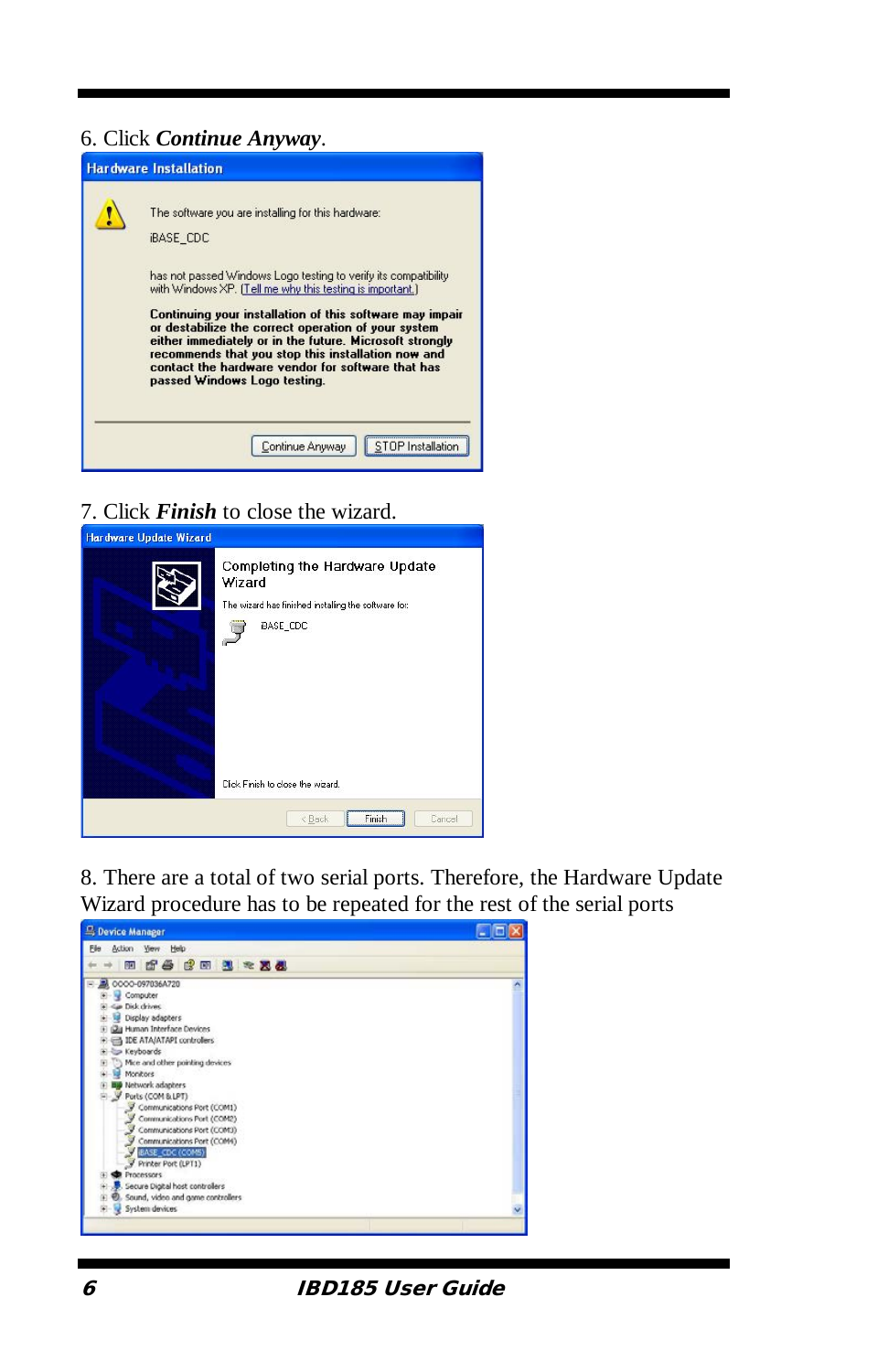# **IBD185 MCU Protocol Specification**

# **1 Software Requirements**

## **1.1 Description**

MCU provides the following functionality:

## **1.1.1 GPIO configuration**

Software can configure the functionality of GPIO pins on MCU. MCU provides commands to configure the pin function as digital input or digital output.

# **1.1.2 GPIO status**

Software can control the output pin and get the status of input pin on MCU.

MCU provides commands to control the output of pin which is configured as an output pin or to read back the status of pin which is configured as input pin.

## **1.1.3 I2C Bus interface**

Software can perform I2C bus operation on MCU. MCU provides command interface to control the I2C bus master on it.

# **1.2 Protocol**

# **1.2.1 Signal transmission format**

#### **Bandwidth**

Baud rate: 115200 bps.

### **Data Format**

Parity: No Parity 1 start bit 8 data bits 1 stop bit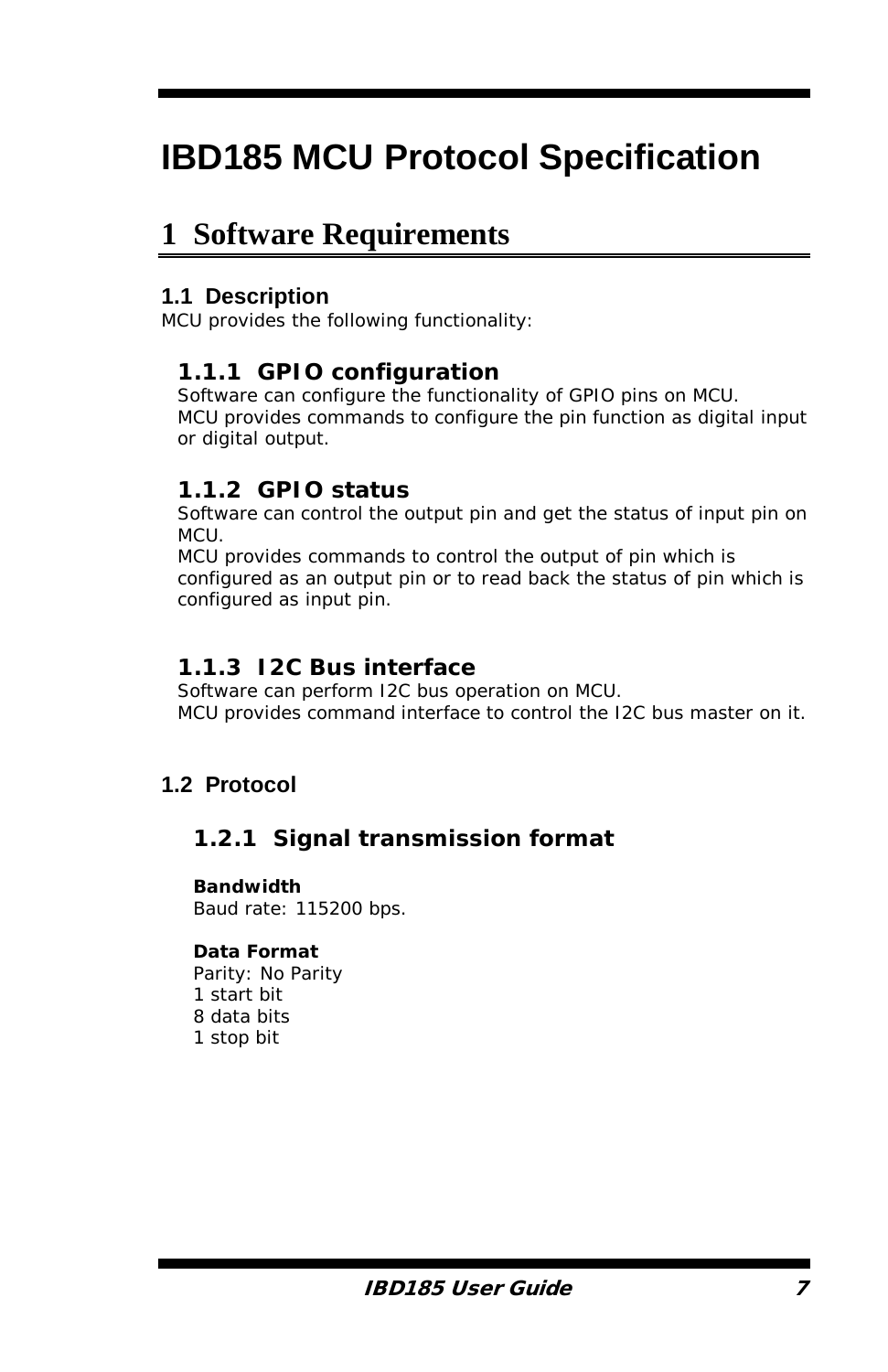# **1.2.2 Packet Format**

| Header Size               | Command Data |                | <b>CRC</b> |
|---------------------------|--------------|----------------|------------|
| 2 bytes $1$ byte $1$ byte |              | $0 - 64$ bytes | 2 bytes    |

#### **Header**

bytes indicate start of the packet.

#### **Size**

specifies number of bytes for data field.

### **CRC**

verifies data integrity for header, size, command and data bytes.

### **Command**

identifies action, which is required to be performed on the data.

# **1.2.3 CRC**

Protocol uses 16-bit CCITT CRC to verify data integrity.  $P(x) = X16 + X12 + X5 + 1$ .

```
unsigned calc_crc(unsigned char *data, unsigned n, unsigned start)
 { 
    unsigned I, k, q, c, crcval; 
    crcval=start; 
   for (I=0; I<n; I++){ 
        c=data(I) & 0xFF; 
       q = (crcval \wedge c) & OxOF;
       creval=(creval>4)^(q*0x1081);q=(crcval(c)>4)) & OxOF;
       crcval=(crcval>>4)^(q*0x1081);
    } 
    return crcval; 
}
```
# **1.2.4 Communications flow**

Communication between PC and MCU utilizes Master-Slave model, where PC is a master, and MCU is a slave. Master sends requests to the slave, and slave has to reply to them. Slave acts like a passive device and cannot send any requests to the master.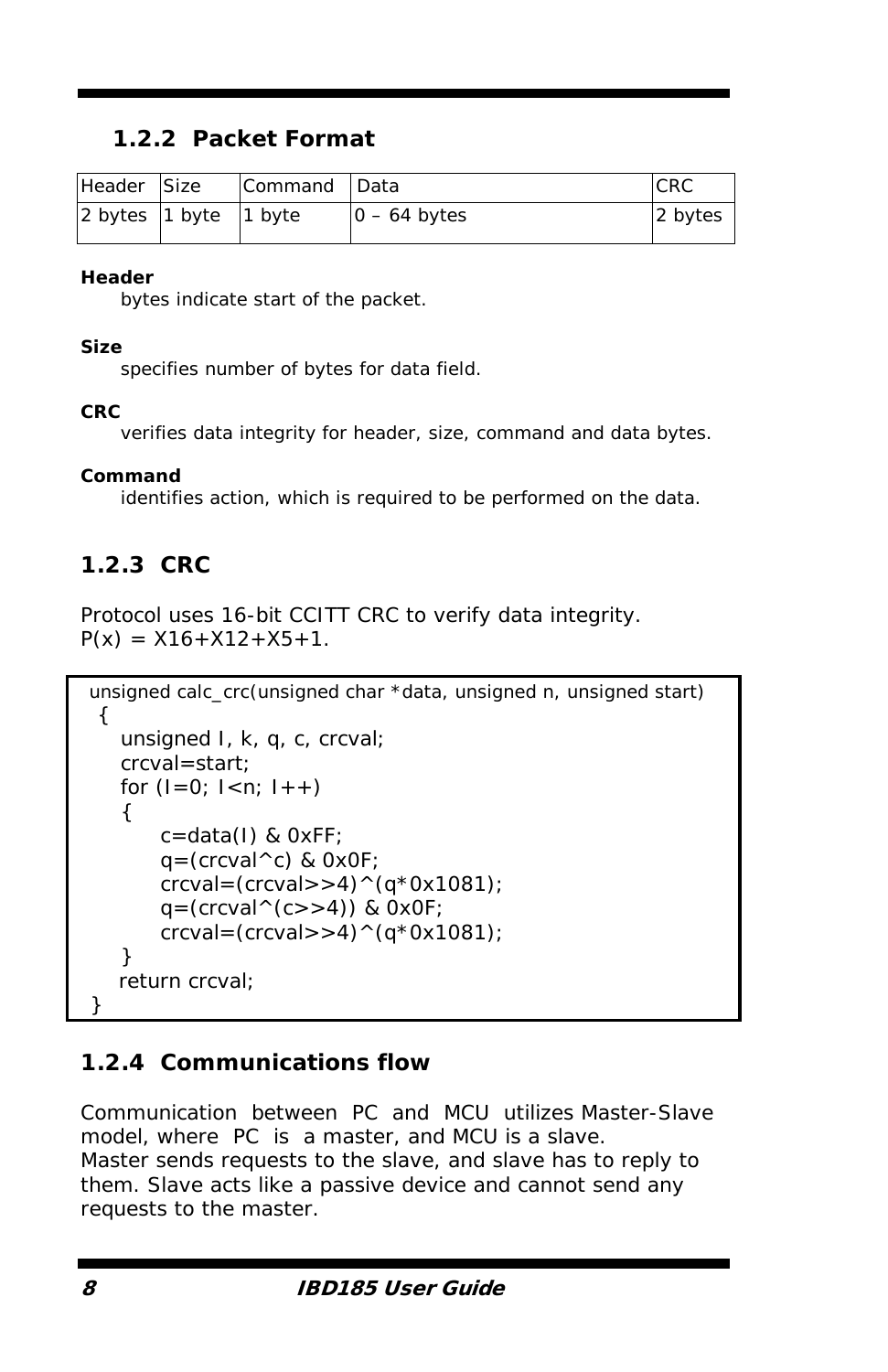# **1.3 Command and Reply Codes**

# **1.3.1 Summary**

| Code                      | Value | <b>Description</b>              |
|---------------------------|-------|---------------------------------|
| GET_FIRMWARE_VERSION 0x80 |       | <b>Get MCU Firmware Version</b> |
| GET GPIO CONFIG           | 0x8A  | Get GPIO configuration          |
| ISET GPIO CONFIG          | 0x8B  | Set GPIO configuration          |
| GET_GPIO_STATUS           | 0x8C  | Get GPIO Status                 |
| SET_GPIO_STATUS           | 0x8D  | <b>Set GPIO Status</b>          |
| I2C API COMMAND           | 0x8E  | 12C Bus Interface Command       |

<Note>The command 0xF0 ~ 0xFF is the reserved command for instruction controller.

# **1.3.2 Get Mcu Firmware Version**

Read version number of the MCU firmware

#### *Request*

| Headerl                     | <b>Size</b> | Command                     | Data | <b>CRC</b> |
|-----------------------------|-------------|-----------------------------|------|------------|
| <b>OxFF</b><br><b>O</b> xEE | 0x00        | <b>GET FIRMWARE VERSION</b> | None |            |

#### *Reply*

| <b>Header</b>       | <b>Size</b>                     | Command               | Data                         | <b>CRC</b> |
|---------------------|---------------------------------|-----------------------|------------------------------|------------|
| <b>OxFF</b><br>OXEE | Size of<br>Version<br>structure | IGET FIRMWARE VERSION | Version<br><b>Istructure</b> |            |

## *Version Structure*

| <b>Field</b>  | Type | <b>Description</b>   |
|---------------|------|----------------------|
| Major version | byte | Major version number |
| Minor version | byte | Minor version number |
| <b>Build</b>  | byte | Build number         |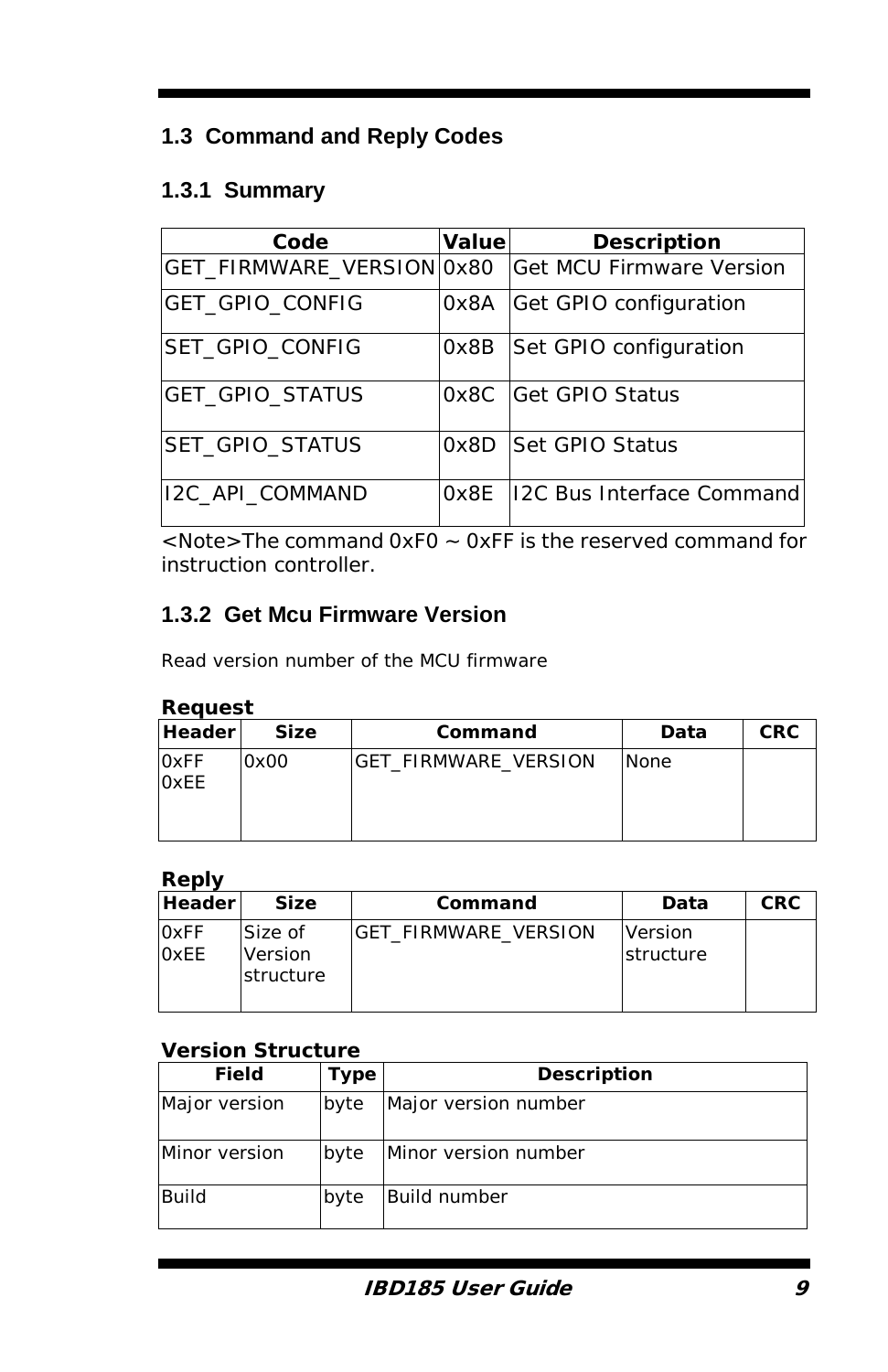# **1.3.3 Get GPIO Configuration**

Read the GPIO pin configuration of the MCU

#### *Request*

| <b>Header</b>              | <b>Size</b> | Command                 | Data                  | <b>CRC</b> |
|----------------------------|-------------|-------------------------|-----------------------|------------|
| <b>OxFF</b><br><b>OxEE</b> | 0x00        | <b>IGET GPIO CONFIG</b> | <b>GPIO Pin Index</b> |            |

The "GPIO Pin Index" of GPIO pin is count from 0.

#### *Reply*

| <b>Header</b>              | <b>Size</b>                        | Command                | Data                    | <b>CRC</b> |
|----------------------------|------------------------------------|------------------------|-------------------------|------------|
| <b>OxFF</b><br><b>OxEE</b> | Size of<br>GpioPinCfg<br>structure | <b>GET GPIO CONFIG</b> | GpioPinCfg<br>structure |            |

Device reply a packet without "Data" field ("Size" is 0, none "Data") means fail. If the request performed successfully, device will reply a packet with specific data structure. The format is listed below:

# *GpioPinCfg Structure*

| <b>Field</b> | <b>Type</b> | Description                                                                                                                                                                                                                          |
|--------------|-------------|--------------------------------------------------------------------------------------------------------------------------------------------------------------------------------------------------------------------------------------|
| Pin Index    | byte        | Pin Index<br>$0x00 - 1st$ pin index<br>$0x01 - 2nd$ pin index<br>.<br>$OxFF - All of the pins$                                                                                                                                       |
| Pin Config   | byte        | Array of Pin Configuration<br>0x00 - as a digital input pin<br>$0x01 - as a digital output pin$<br>The length of "Pin Config" is depends on the<br>number of "Pin Index".<br>If the specific index is OxFF means all of the<br>pins. |

Host can retrieve configurations of all GPIO pins by sending a request packet with designating the field "Pin Index" in "GpioPinCfg" as 0xFF. Device will reply a packet with all GPIO pins configurations in sequential bytes array. The "Pin Config[]" bytes array are in order of the GPIO pin index.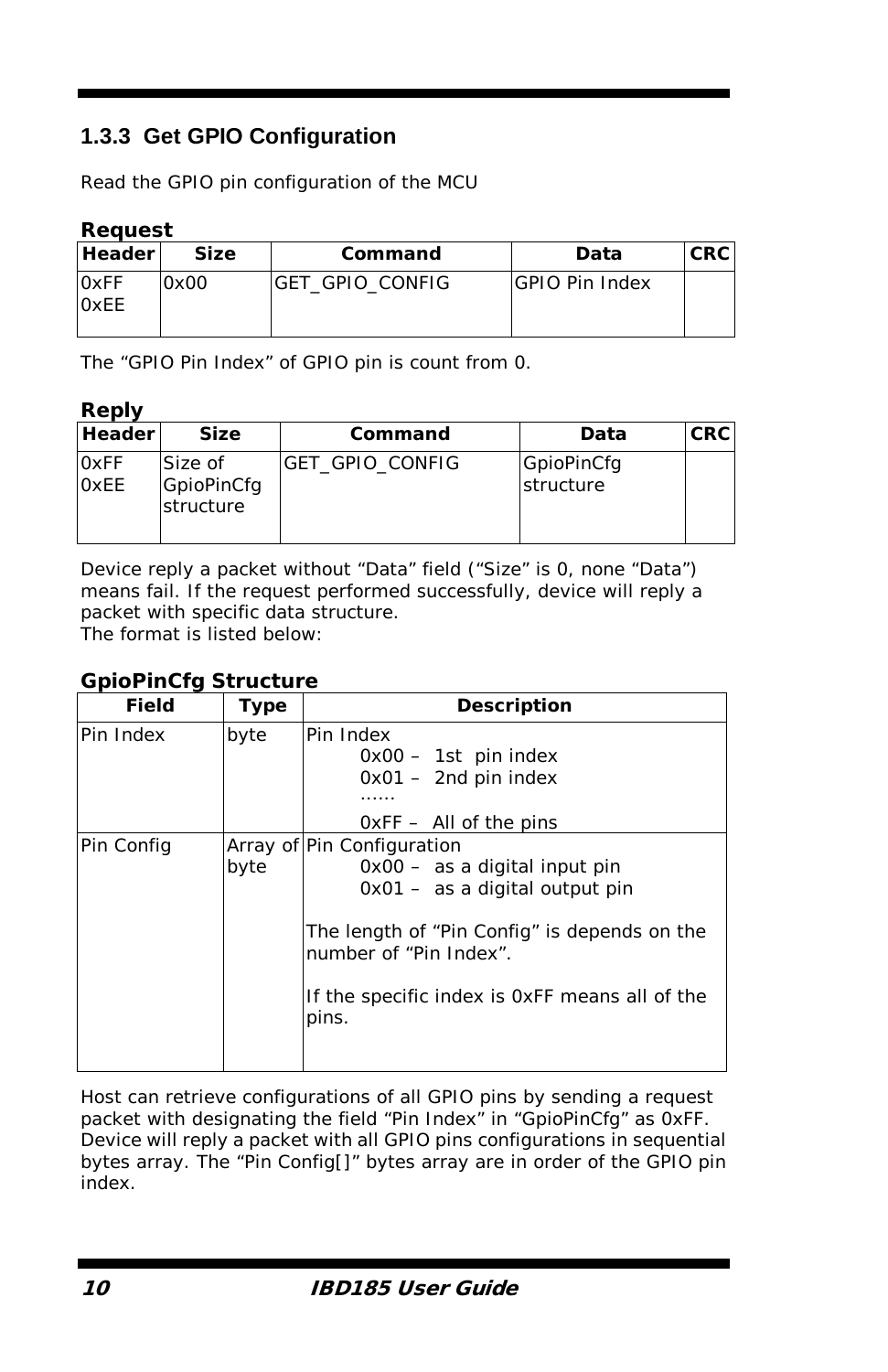# **1.3.4 Set GPIO Configuration**

Set up the GPIO pin configuration of the MCU

#### *Request*

| Header         | <b>Size</b> | Command          | Data           | <b>CRC</b> |
|----------------|-------------|------------------|----------------|------------|
| OXFF OXEE OXOO |             | ISET GPIO CONFIG | GPIO Pin Index |            |

The "GPIO Pin Index" of GPIO pin is count from 0.

#### *Reply*

| <b>Header</b>       | <b>Size</b>                        | Command         | Data                    | <b>CRC</b> |
|---------------------|------------------------------------|-----------------|-------------------------|------------|
| 0xFF<br><b>OxEE</b> | Size of<br>GpioPinCfg<br>structure | SET GPIO CONFIG | GpioPinCfg<br>structure |            |

Device reply a packet without "Data" field ("Size" is 0, none "Data") means fail. If the request performed successfully, device will reply a packet with specific data structure. The format is listed below:

#### *GpioPinCfg Structure*

| Field      | Type | <b>Description</b>                                                                                |
|------------|------|---------------------------------------------------------------------------------------------------|
| Pin Index  | byte | Pin Index<br>$0x00 - 1st$ pin index<br>$0x01 - 2nd$ pin index<br>$0xFF - All$ of the pins         |
| Pin Config | byte | Array of Pin Configuration<br>$0x00 - as a digital input pin$<br>$0x01 - as a digital output pin$ |

Host can set configurations of all GPIO pins by sending a request packet with designating the field "Pin Index" in "GpioPinCfg" as 0xFF. Device will reply a packet with all GPIO pins configurations in sequential bytes array. The "Pin Config[]" bytes array are in order of the GPIO pin index.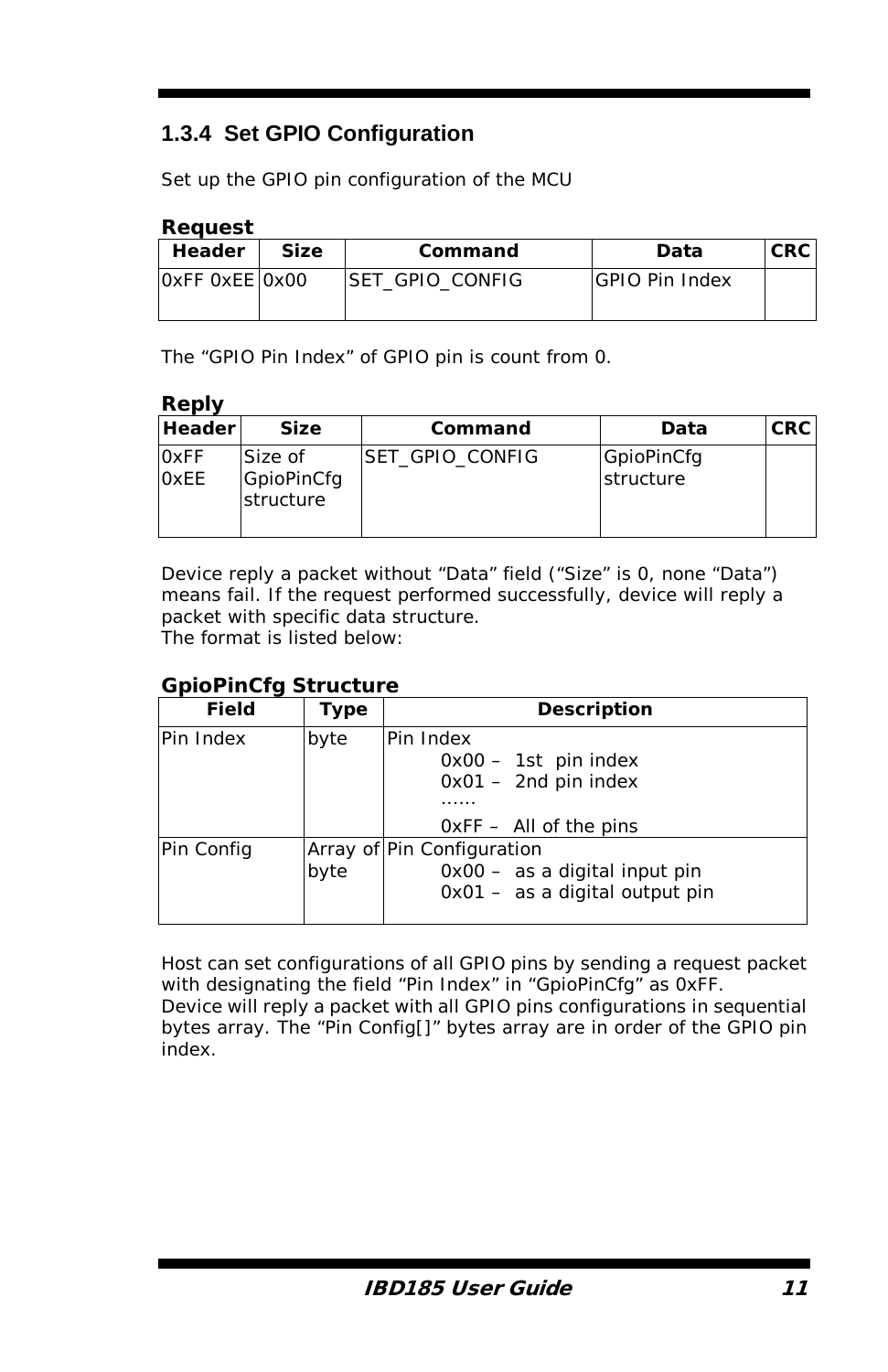# **1.3.5 Get GPIO Status**

Read the GPIO pin group status of the MCU

The status of a GPIO pin is represented by a byte of bitmap that groups 8 pins status in one register. This status bitmap is only valid for output pins. Therefore the retrieved status bitmap should be masked with the pin configurations of this group.

#### *Request*

| <b>Header</b>              | <b>Size</b> | Command          | Data             | <b>CRC</b> |
|----------------------------|-------------|------------------|------------------|------------|
| <b>OxFF</b><br><b>OxEE</b> | 0x00        | IGET GPIO STATUS | GPIO Group Index |            |

The "GPIO Group Index" is count from 0 and can be calculated simply by a formula: GPIO Group Index =  $(GPIO Pin Index/8)$ 

#### *Reply*

| <b>Header</b>              | <b>Size</b>                           | Command                | Data                       | <b>CRC</b> |
|----------------------------|---------------------------------------|------------------------|----------------------------|------------|
| <b>OxFF</b><br><b>OxEE</b> | Size of<br>GpioGrpStatus<br>structure | <b>GET GPIO STATUS</b> | GpioGrpStatus<br>structure |            |

Device reply a packet without "Data" field ("Size" is 0, none "Data") means fail. If the request performed successfully, device will reply a packet with specific data structure. The format is listed below:

#### *GpioGrpStatus Structure*

| Field        | Type | <b>Description</b>                              |
|--------------|------|-------------------------------------------------|
| Group Index  | byte | Group Index                                     |
|              |      | $0x00 - 1st$ group index                        |
|              |      | $0x01 - 2nd$ group index                        |
|              |      |                                                 |
|              |      | $OxFF - All$ of the groups                      |
| Group Status |      | Array of Status bitmap of grouped pins          |
|              | byte | bit 0. bit 7 for each of the pin signal and the |
|              |      | bitmapping define is                            |
|              |      | listed below:                                   |
|              |      | $O[\text{bit}]$ – signal level Low (logic 0)    |
|              |      | $1$ [bit] – signal level High (logic 1)         |

Host can retrieve status of all GPIO pins by sending a request packet with designating the field "Group Index" in "GpioGrpStatus" as 0xFF. Device will reply a packet with all GPIO pins status in sequential bytes array. The "Group Status[]" bytes array are in order of the GPIO group index. Besides, the bit sequence in a "Group Status" byte is mapping to the order of pin index in the same GPIO group.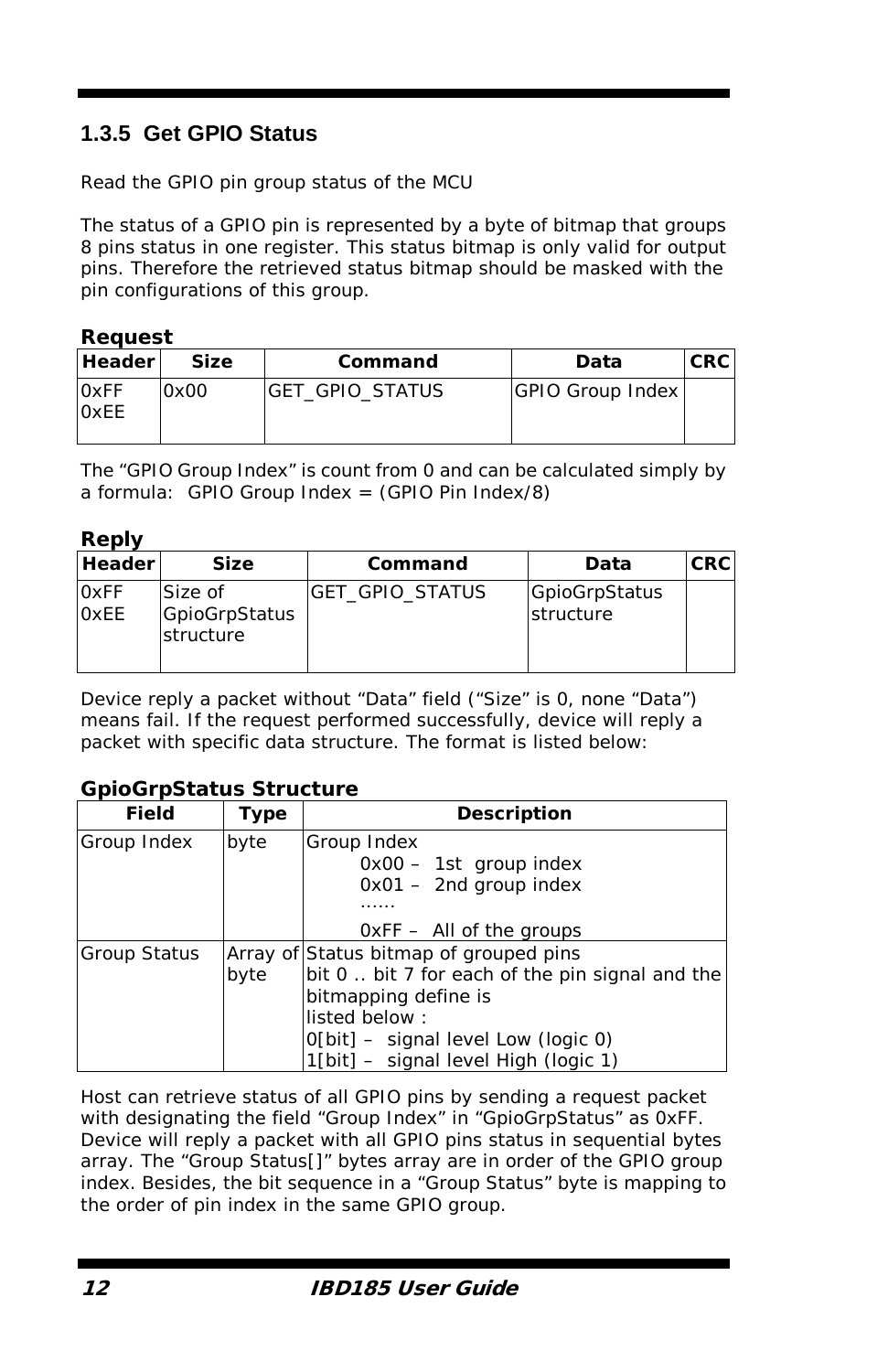# **1.3.6 Set GPIO Status**

Set up the GPIO pin group status of the MCU

The status of a GPIO pin is represented by a byte of bitmap that groups 8 pins status in one register. This status bitmap is only valid for output pins. Please make the settings of status bitmap according to the pin configurations of this group.

#### *Request*

| <b>Header</b>              | Size                                          | Command         | Data                       | <b>CRC</b> |
|----------------------------|-----------------------------------------------|-----------------|----------------------------|------------|
| <b>OxFF</b><br><b>OxEE</b> | Size of<br>GpioGrpStatus<br><b>Istructure</b> | SET GPIO STATUS | <b>GPIO Group</b><br>Index |            |

The "GPIO Group Index" is count from 0 and can be calculated simply by a formula: GPIO Group Index =  $(GPIO Pin Index/8)$ 

#### *Reply*

| Header                     | <b>Size</b>                           | Command          | Data                       | <b>CRC</b> |
|----------------------------|---------------------------------------|------------------|----------------------------|------------|
| <b>OxFF</b><br><b>OxEE</b> | Size of<br>GpioGrpStatus<br>structure | ISET GPIO STATUS | GpioGrpStatus<br>structure |            |

Device reply a packet without "Data" field ("Size" is 0, none "Data") means fail. If the request performed successfully, device will reply a packet with specific data structure. The format is listed below:

#### *GpioGrpStatus Structure*

| Field        | Type | <b>Description</b>                              |
|--------------|------|-------------------------------------------------|
| Group Index  | byte | Group Index                                     |
|              |      | $0x00 - 1st$ group index                        |
|              |      | $0x01 - 2nd$ group index                        |
|              |      |                                                 |
|              |      | $OxFF - All$ of the groups                      |
| Group Status |      | Array of Status bitmap of grouped pins          |
|              | byte | bit 0. bit 7 for each of the pin signal and the |
|              |      | bitmapping define is                            |
|              |      | listed below:                                   |
|              |      | $O[\text{bit}]$ – signal level Low (logic 0)    |
|              |      | $1$ [bit] – signal level High (logic 1)         |

Host can set status of all GPIO output pins by sending a request packet with designating the field "Group Index" in "GpioGrpStatus" as 0xFF. Device will reply a packet with all GPIO pins status in sequential bytes array. The "Group Status[]" bytes array are in order of the GPIO group index. Besides, the bit sequence in a "Group Status" byte is mapping to the order of pin index in the same GPIO group.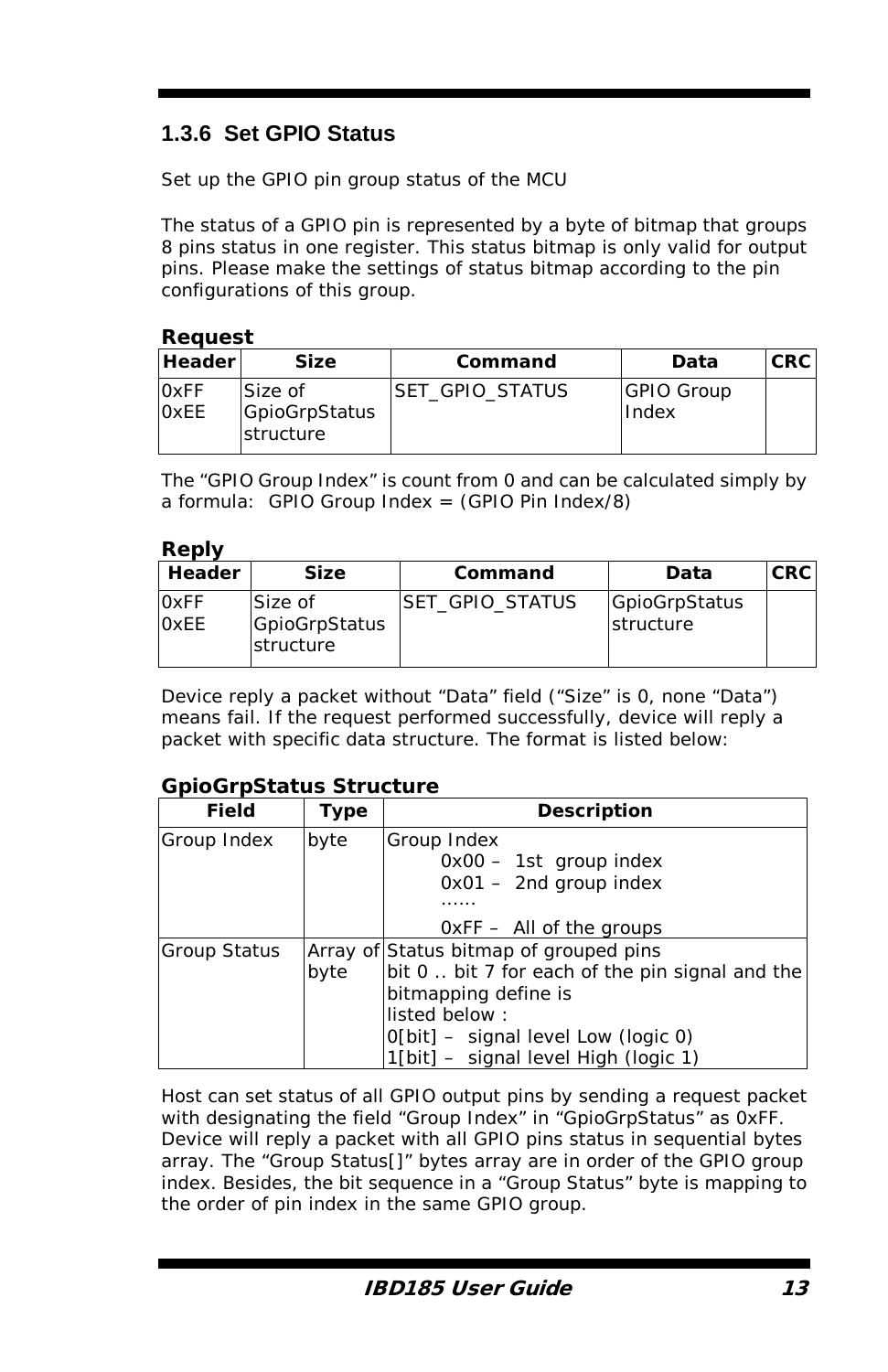# **1.3.7 I2C Bus Interface Sub Command Set**

This command set is a subset of the IB protocol command. It provides an interface for HOST to control the I2C bus master on DEVICE side.

The sub command set is constructed by a specific command ID (I2C\_API\_COMMAND) in "Command" field of packet, and the payloads are embedded in "Data" field.

| Header             | <b>Size</b> | Command            | Data                   | <b>CRC</b> |  |
|--------------------|-------------|--------------------|------------------------|------------|--|
| 2 bytes 1          | byte        | byte               | $0 - 64$ bytes         |            |  |
|                    |             |                    | <b>Sub Command Set</b> |            |  |
| <b>Sub Command</b> |             | <b>Sub Command</b> | <b>Sub Command</b>     |            |  |
| Length             |             | Code               | Data                   |            |  |
|                    | byte        | 1 byte             | $0 - 32$ bytes         |            |  |

The supported command of I2C bus interface command set list below:

| Code | Symbol                   | <b>Description</b>                                  |
|------|--------------------------|-----------------------------------------------------|
| 0x01 | <b>I2CAPI BUS INIT</b>   | Initial the specific I2C bus master                 |
| 0x02 |                          | reserved                                            |
| 0x03 | <b>I2CAPI BUS ENABLE</b> | Enable/Disable the specific I2C bus                 |
| 0x04 | <b>I2CAPI DEV STATUS</b> | Detect the slave status on the<br>specific I2C bus. |
| 0x05 | <b>I2CAPI DEV READ</b>   | Perform I2C device read operation                   |
| 0x06 | <b>I2CAPI DEV WRITE</b>  | Perform I2C device write operation                  |
| 0x07 | <b>I2CAPI BUS RESET</b>  | Reset the specific I2C bus                          |
| 0x08 |                          | reserved                                            |

Here is a simple illustration of the interface functions in pseudo code.

I2C\_Bus\_Init(BusID,Speed);

I2C\_Bus\_Enable(BusID,Enabled);

I2C\_Device\_Detect(BusID,SlvAddr);

I2C\_Device\_Read(BusID,SlvAddr,CmdLen,CmdCode[8],Flag,DatLen, DatBuff[32]);

I2C\_Device\_Write(BusID,SlvAddr,CmdLen,CmdCode[8],Flag,DatLen, DatBuff[32]);

I2C\_Bus\_Reset(BusID,Flag);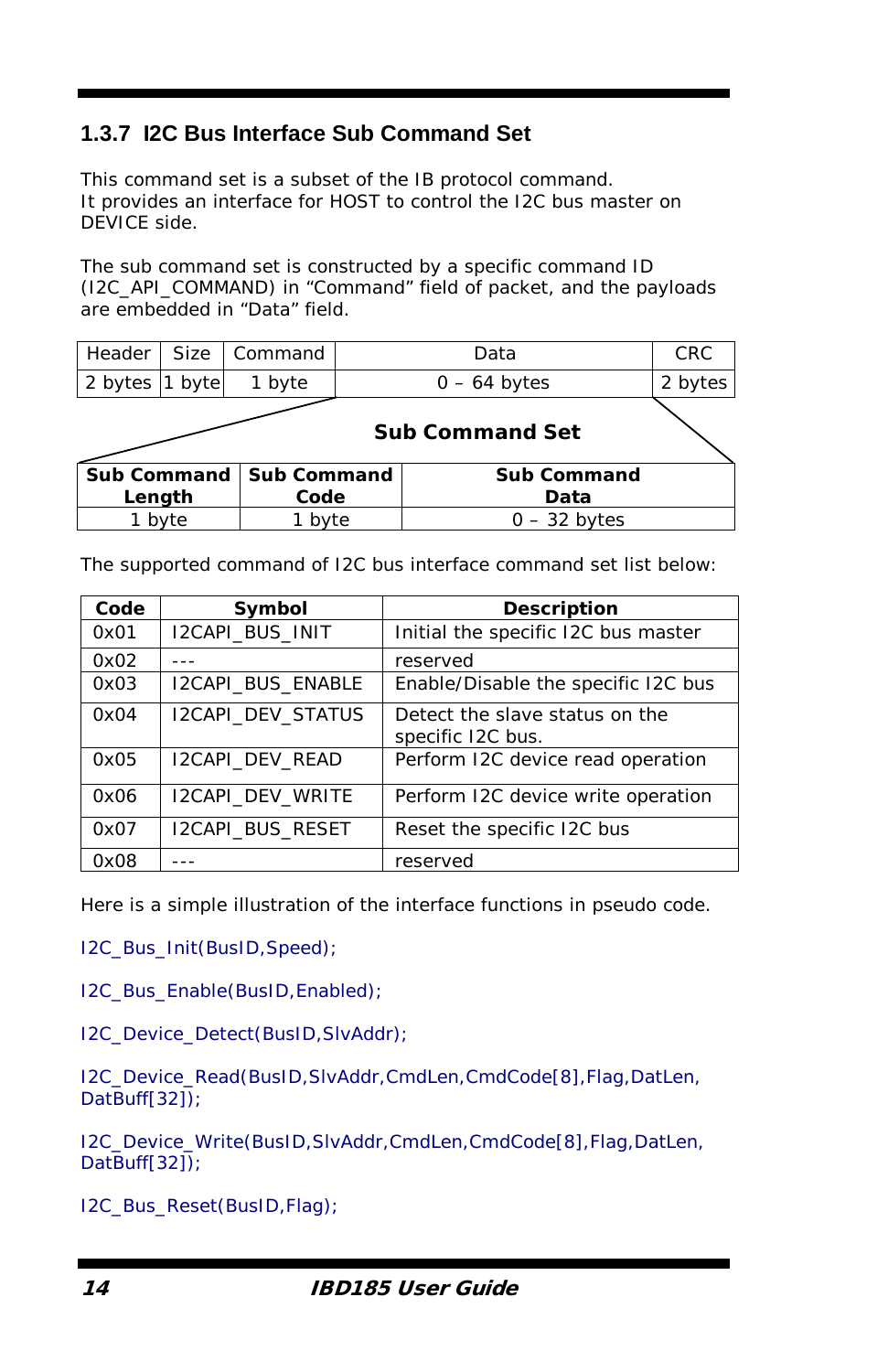# **I2C Bus Initialize**

Initialize the I2C bus master on MCU. Start up an I2C bus with specific Bus ID and Speed. The Bus ID can be 1 or 2. Bus ID is 1 means the I2C1 on MCU, and so on. The Speed can be 0, 1, 2. Speed=0 means de-initialize the I2C Bus. Speed=1 means initialize the specific I2C Bus in 400Kbps. Speed=2 means initialize the specific I2C Bus in 100Kbps (default).

#### *Sub Command Request*

| Sub<br>Command<br>Length                  | <b>Sub Command</b><br>Code | <b>Sub Command</b><br>Data                |
|-------------------------------------------|----------------------------|-------------------------------------------|
| size of the<br>I2cApiBusInit<br>structure |                            | I2CAPI BUS INIT   I2cApiBusInit structure |

#### *Sub Command Reply*

| Sub<br>Command<br>Length                       | <b>Sub Command</b><br>Code | <b>Sub Command</b><br>Data                                                    |
|------------------------------------------------|----------------------------|-------------------------------------------------------------------------------|
| size of the<br>I2cApiBusInit<br>structure $+1$ |                            | I2CAPI_BUS_INIT  I2cApiBusInit structure followed by<br>one byte I2cApiResult |

The reply packet contains the parameters that device received and followed by one byte of result.

 $I2c$ Api $Result = 0$  means the execution result is fail.

### *I2cApiBusInit Structure*

| <b>Field</b>     | Type | Description                                                                                            |
|------------------|------|--------------------------------------------------------------------------------------------------------|
| Bus ID           | byte | Designate which I2C bus on MCU<br>1 - 1st I2C bus master<br>$2 - 2$ nd I2C bus master                  |
| <b>Bus Speed</b> | byte | 12C bus speed selection<br>0: De-Initialize the specific I2C bus<br>1: 400Kbps<br>2: 100Kbps (default) |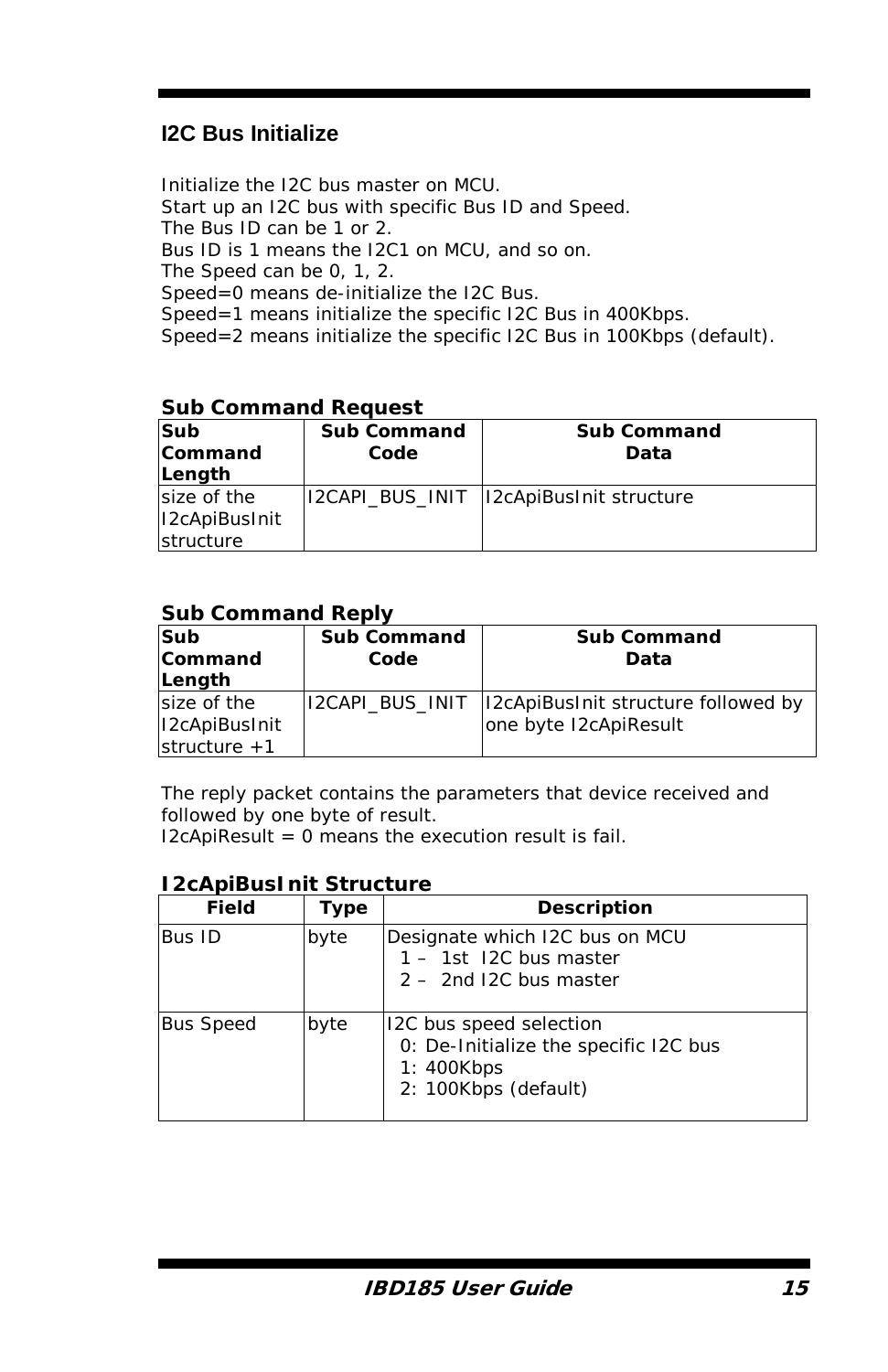# **I2C Bus Enable**

Enable/Disable the specific I2C bus master on MCU.

| <b>Sub</b> command Reguest      |                    |                                              |
|---------------------------------|--------------------|----------------------------------------------|
| <b>Sub Command</b>              | <b>Sub Command</b> | <b>Sub Command</b>                           |
| Length                          | Code               | Data                                         |
| size of the<br>I2cApiBusEnabled |                    | 12CAPI BUS ENABLE 12cApiBusEnabled structure |
| structure                       |                    |                                              |

### *Sub Command Request*

## *Sub Command Reply*

| <b>Sub Command</b> | <b>Sub Command</b> | <b>Sub Command</b>                           |
|--------------------|--------------------|----------------------------------------------|
| Length             | Code               | Data                                         |
| size of the        |                    | I2CAPI BUS ENABLE I2cApiBusEnabled structure |
| I2cApiBusEnabled   |                    | followed by one byte                         |
| structure $+1$     |                    | I2cApiResult                                 |

The reply packet contains the parameters that device received and followed by one byte of result.

 $I2c$ ApiResult = 0 means the execution result is fail.

## *I2cApiBusEnabled Structure*

| <b>Field</b>       | Type | Description                                                                          |
|--------------------|------|--------------------------------------------------------------------------------------|
| Bus ID             | byte | Designate which I2C bus on MCU<br>1 - 1st I2C bus master<br>$2 - 2nd$ I2C bus master |
| <b>Bus Enabled</b> | byte | 12C bus enabled<br>0: Disable<br>$1:$ Enable                                         |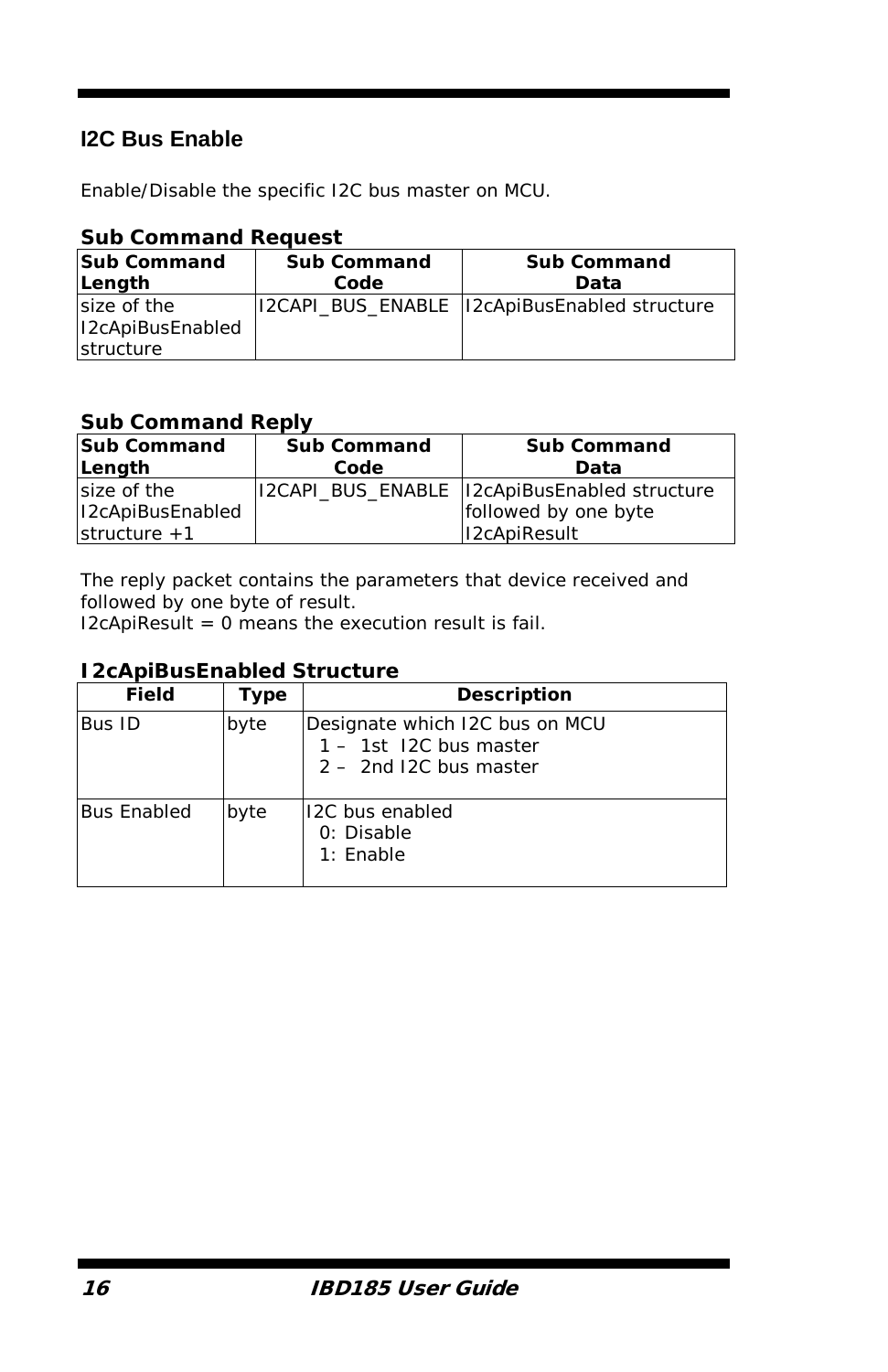# **I2C Device Status**

Try to detect the slave device status on the specific I2C bus.

The slave address should be left shift one bit to skip the position of the LSB  $(R/\overline{W})$  bit).

|--|--|--|--|--|--|--|--|

7 bits slave address (0x50)

For Example: Stuff the slave address with 0xA0 to designate the slave device which 7 bits slave address is 0x50.

|--|--|--|--|--|--|--|--|

 $\leftarrow$  SLAVE ADDRESS 0xA0  $\rightarrow$ 

### *Sub Command Request*

| <b>Sub Command</b><br>Length | <b>Sub Command</b><br>Code           | <b>Sub Command</b><br>Data |
|------------------------------|--------------------------------------|----------------------------|
| size of the                  | I2CAPI_DEV_STATUS  I2cApiDevStatus_T |                            |
| I2cApiDevStatus T            |                                      | structure                  |
| structure                    |                                      |                            |

## *I2cApiDevStatus\_T Structure*

| Field    | Type | <b>Description</b>                                                                 |
|----------|------|------------------------------------------------------------------------------------|
| Bus ID   | byte | Designate which I2C bus on MCU<br>1 - 1st I2C bus master<br>2 - 2nd I2C bus master |
| Slv Addr | byte | 7bits 12C slave address                                                            |

## *Sub Command Reply*

| <b>Sub Command</b> | <b>Sub Command</b>                   | <b>Sub Command</b>    |
|--------------------|--------------------------------------|-----------------------|
| Length             | Code                                 | Data                  |
| size of the        | I2CAPI_DEV_STATUS  I2cApiDevStatus_R |                       |
| I2cApiDevStatus_R  |                                      | structure followed by |
| $structure + 1$    |                                      | one byte I2cApiResult |

The reply packet contains the I2cApiBusStatus\_R structure and followed by one byte of result.

 $I2c$ Api $Result = 0$  means the execution result is fail.

## *I2cApiDevStatus\_R Structure*

| <b>Field</b>      | Type | Description                          |
|-------------------|------|--------------------------------------|
| Bus ID            | byte | Designate which I2C bus on MCU       |
|                   |      | 1 - 1st I2C bus master               |
|                   |      | $2 - 2$ nd I2C bus master            |
| Slv Addr          | byte | <b>I2C</b> slave address             |
| <b>Slv Status</b> | byte | Status of the specific slave address |
|                   |      | 0: Not ready (Busy/Fail)             |
|                   |      | $1:$ Ready                           |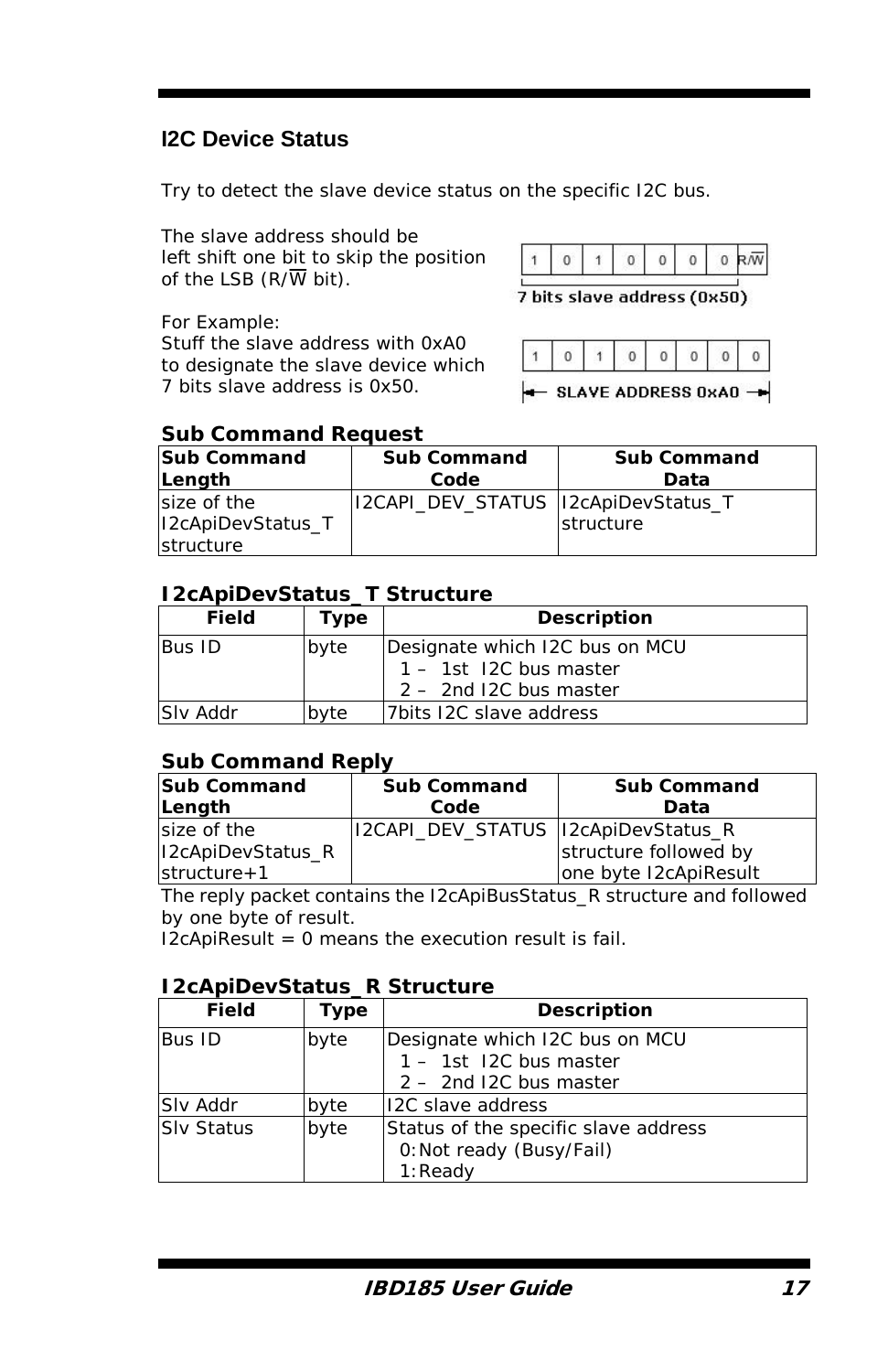# **I2C Device Read/Write**

The two interfaces are providing generic command format for I2C bus read/write operation.

The generic command format of an I2C operation can be shown below:

|                                                     |              | BudID   SIvAdd   CmdLen   CmdCode          | Flag |                        | DatLen   DatBuff |
|-----------------------------------------------------|--------------|--------------------------------------------|------|------------------------|------------------|
| Bud ID (7bits<br>$1:12C1$ SADD<br>$2:12C2$ $\leq$ 1 | CmdCode code | Length of Command 0: Normal Length of Data |      | 1: Block DatBuff bytes |                  |

Limitation:

The max length of command code limits in 8 bytes. The max length of data byte limits in 32 bytes.

The generic command can be varied to several types of I2C read/write operations. Such as Byte Write/Byte Read, Word Write/Word Read, Sequential Write/Sequential Read, and Block Write/Block Read.

Stuff the command interface with proper arguments to perform different kinds of I2C read/write depends on your needs.

Please refer to the user's manual of your I2C slave device to transmit the I2C command in correct format.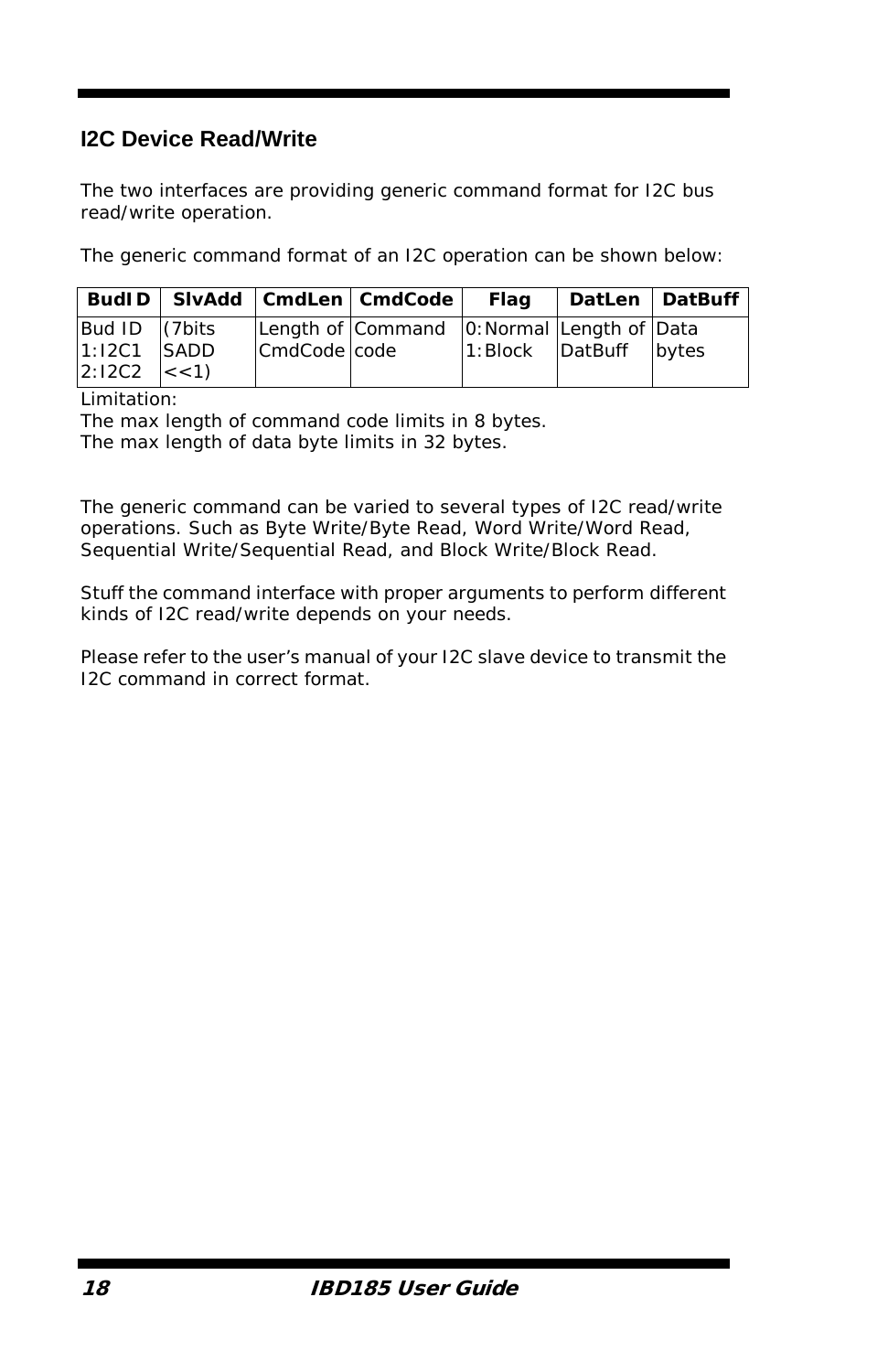# **I2C Device Read**

Perform an I2C bus read operation.

## *Sub Command Request*

| <b>Sub Command</b><br>Length | <b>Sub Command</b><br>Code | <b>Sub Command</b><br>Data |
|------------------------------|----------------------------|----------------------------|
| size of the                  | 12CAPI DEV READ            | I2cApiDevRead T structure  |
| I2cApiDevRead T              |                            |                            |
| structure                    |                            |                            |

## *I2cApiDevRead\_T Structure*

| Field    | <b>Type</b> | <b>Description</b>                         |
|----------|-------------|--------------------------------------------|
| Bus ID   | byte        | Designate which I2C bus on MCU             |
|          |             | 1 - 1st I2C bus master                     |
|          |             | $2 - 2$ nd I2C bus master                  |
| Slv Addr | byte        | <b>I2C</b> slave address                   |
| Cmd Len  | byte        | Length of the following command code       |
| Cmd Code |             | Array of byte command code                 |
| Flag     | byte        | operation flag                             |
|          |             | Ox00: Normal operation                     |
|          |             | OxO1: Block operation                      |
| Dat Len  | byte        | Number of the data bytes you want to read. |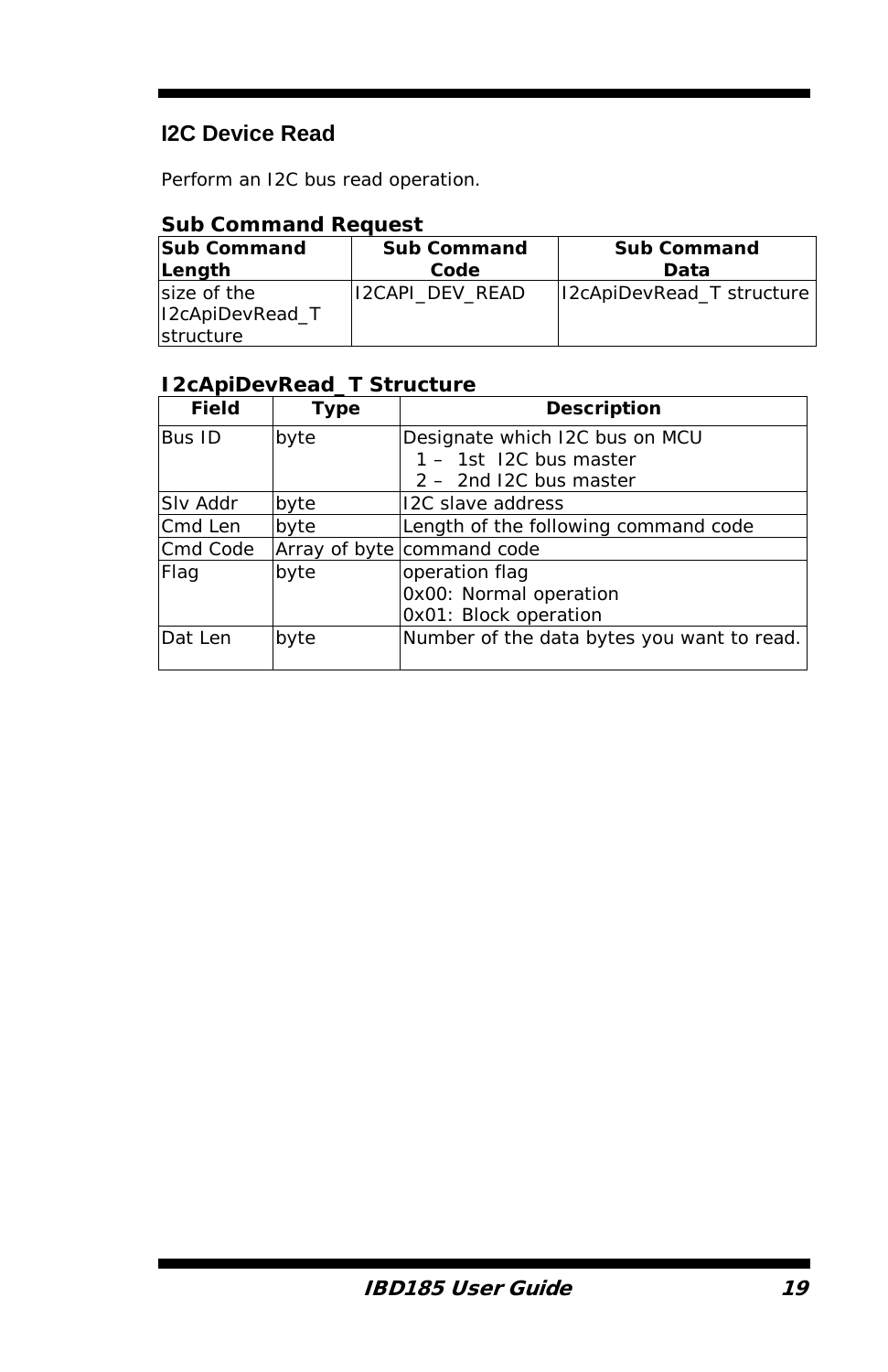## *Sub Command Reply*

| <b>Sub Command</b>                          | <b>Sub Command</b> | <b>Sub Command</b>                                               |
|---------------------------------------------|--------------------|------------------------------------------------------------------|
| Length                                      | Code               | Data                                                             |
| size of the<br>I2cApiDevRead R<br>structure | 12CAPI DEV READ    | I2cApiDevRead_R structure<br>It contains the read back<br>ldata. |

The reply packet contains the I2cApiDevRead\_R structure.

The I2cApiDevRead\_R structure returns the device received significant arguments and followed by one byte result.

If the read operation has performed successfully, the result would be equal to the value of "Dat Len" and the retrieved sequential reading data bytes should concatenated to the result byte in the rear of packet, otherwise the read operation has error, the returned packet would be without reading data bytes.

| Field    | Type                     | <b>Description</b>                                                                                                                                                                              |
|----------|--------------------------|-------------------------------------------------------------------------------------------------------------------------------------------------------------------------------------------------|
| Bus ID   | byte                     | Designate which I2C bus on MCU<br>1 - 1st I2C bus master<br>2 - 2nd I2C bus master                                                                                                              |
| Slv Addr | byte                     | I2C slave address                                                                                                                                                                               |
| Cmd Len  | byte                     | Length of the command code                                                                                                                                                                      |
| Flag     | byte                     | operation flag<br>OxOO: Normal operation<br>OxO1: Block operation                                                                                                                               |
| Dat Len  | byte                     | Length of the data byte                                                                                                                                                                         |
| Result   | byte                     | Operation result<br>Result $>= 0$ and Result $\lt = 32$ : Done<br>Result $>32$ : Error<br>The read operation is Success if the "Result"<br>is equal to the number of bytes you want to<br>read. |
| Dat Buff | Array of byte Data bytes | The data bytes to read in sequence.                                                                                                                                                             |

### *I2cApiDevRead\_R Structure*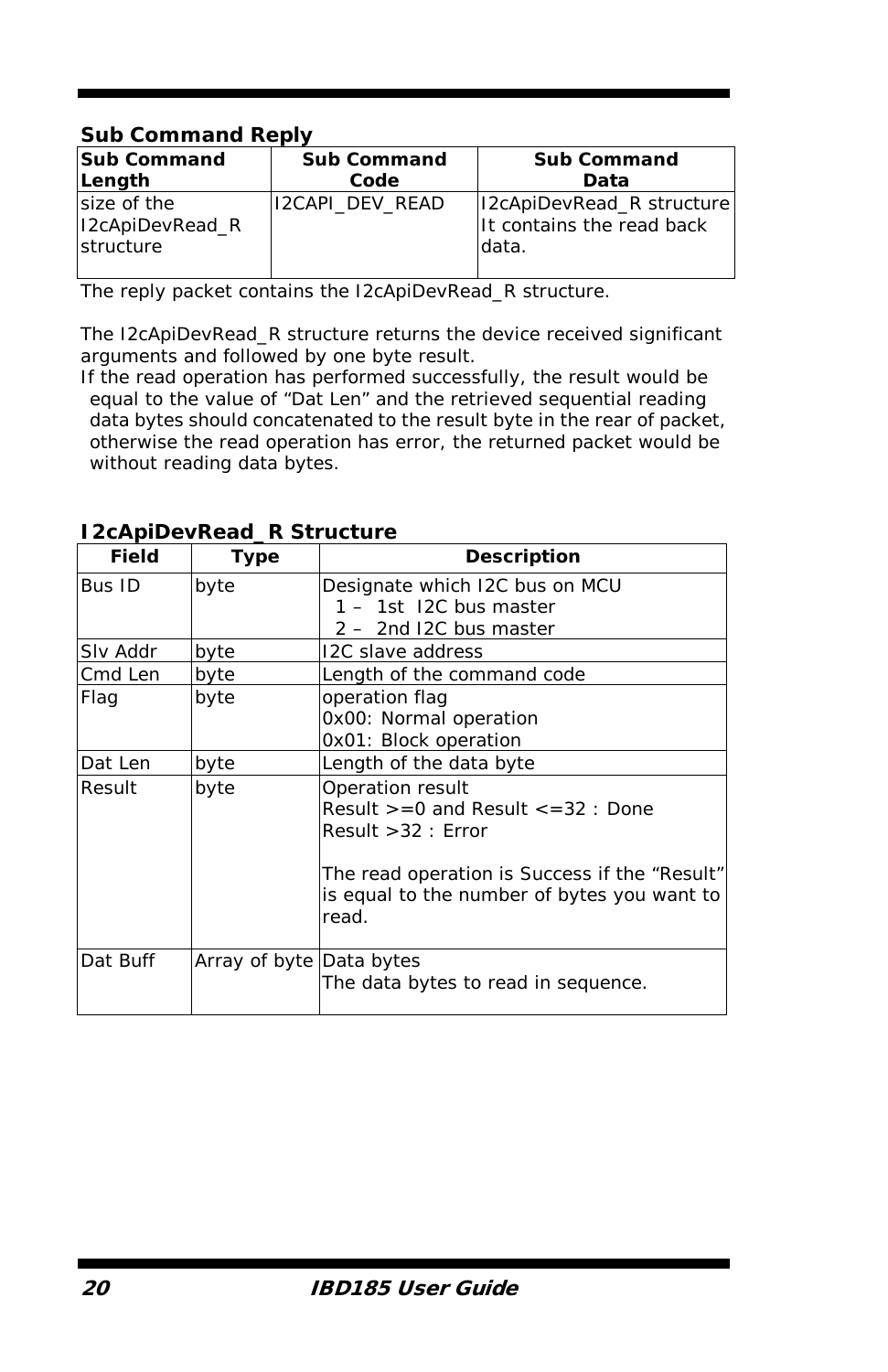# **I2C Device Write**

Perform an I2C bus write operation.

## *Sub Command Request*

| <b>Sub Command</b> | <b>Sub Command</b> | <b>Sub Command</b>                |  |  |
|--------------------|--------------------|-----------------------------------|--|--|
| Length             | Code               | Data                              |  |  |
| size of the        | li2CAPI DEV WRITE  | <b>I2cApiDevWrite T structure</b> |  |  |
| I2cApiDevWrite T   |                    |                                   |  |  |
| structure          |                    |                                   |  |  |

# *I2cApiDevWrite\_T Structure*

| Field    | <b>Type</b>              | Description                                 |
|----------|--------------------------|---------------------------------------------|
| Bus ID   | byte                     | Designate which I2C bus on MCU              |
|          |                          | 1 - 1st I2C bus master                      |
|          |                          | 2 - 2nd I2C bus master                      |
| Slv Addr | byte                     | <b>I2C</b> slave address                    |
| Cmd Len  | byte                     | Length of the following command code        |
| Cmd Code |                          | Array of byte command code                  |
| Flag     | byte                     | operation flag                              |
|          |                          | Ox00: Normal operation                      |
|          |                          | OxO1: Block operation                       |
| Dat Len  | byte                     | Number of the data bytes you want to write. |
| Dat Buff | Array of byte Data bytes |                                             |
|          |                          | The data bytes to write in sequence.        |
|          |                          |                                             |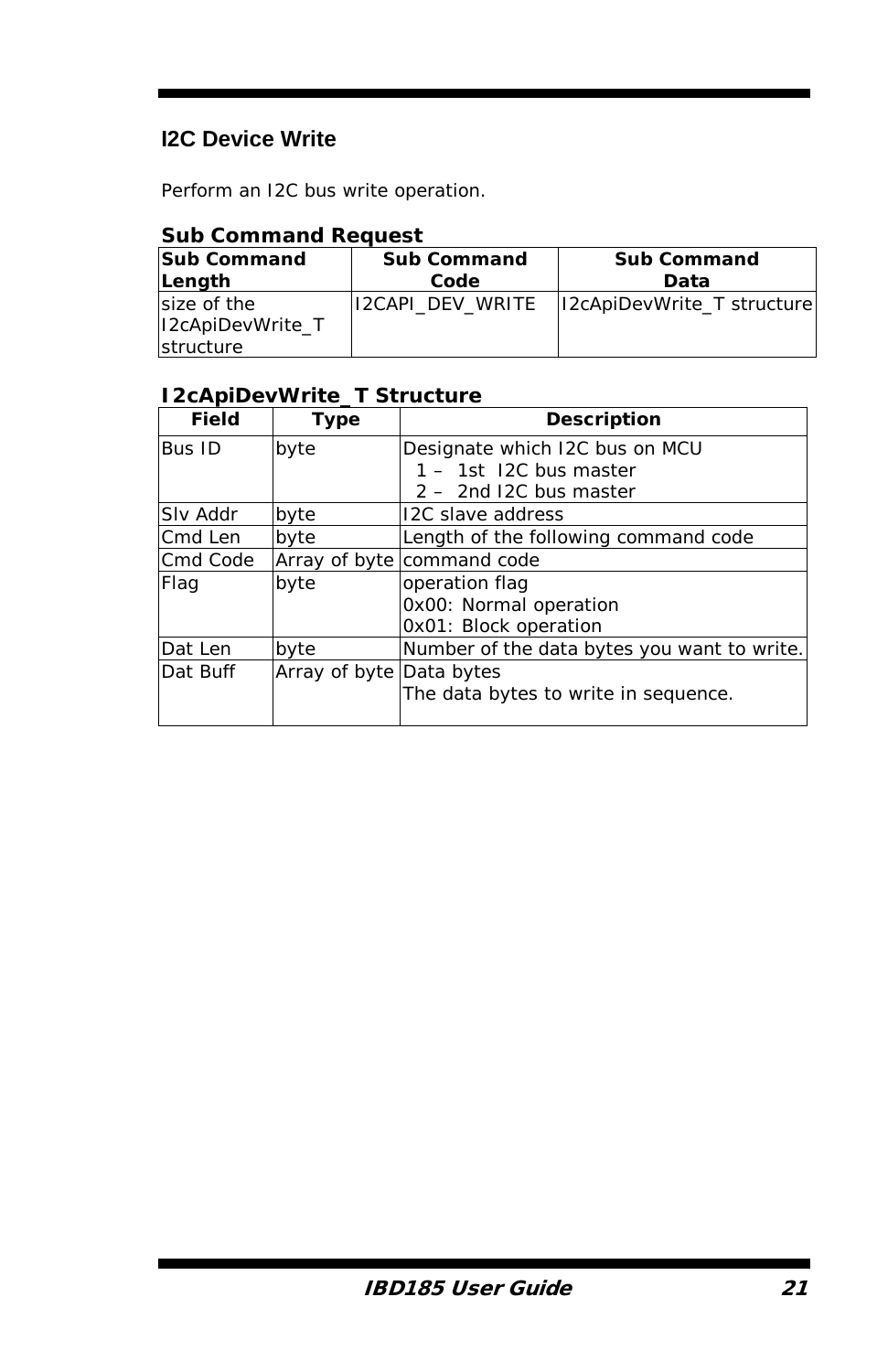## *Sub Command Reply*

| <b>Sub Command</b>                           | <b>Sub Command</b>      | <b>Sub Command</b>                |
|----------------------------------------------|-------------------------|-----------------------------------|
| Length                                       | Code                    | Data                              |
| size of the<br>I2cApiDevWrite R<br>structure | <b>I2CAPI DEV WRITE</b> | <b>I2cApiDevWrite R structure</b> |

The reply packet contains the I2cApiDevWrite\_R structure.

The I2cApiDevWrite\_R structure returns the device received significant arguments and followed by one byte result.

## *I2cApiDevWrite\_R Structure*

| <b>Field</b> | <b>Type</b> | <b>Description</b>                                                                                                                                                                               |
|--------------|-------------|--------------------------------------------------------------------------------------------------------------------------------------------------------------------------------------------------|
| Bus ID       | byte        | Designate which I2C bus on MCU<br>1 - 1st I2C bus master<br>2 - 2nd I2C bus master                                                                                                               |
| Slv Addr     | byte        | I2C slave address                                                                                                                                                                                |
| Cmd Len      | byte        | Length of the command code                                                                                                                                                                       |
| Flag         | byte        | operation flag<br>0x00: Normal operation<br>OxO1: Block operation                                                                                                                                |
| Dat Len      | byte        | Length of the data byte                                                                                                                                                                          |
| Result       | byte        | Operation result<br>Result $>= 0$ and Result $\lt = 32$ : Done<br>Result $>32$ : Error<br>The read operation is Success if the "Result"<br>is equal to the number of bytes you want to<br>write. |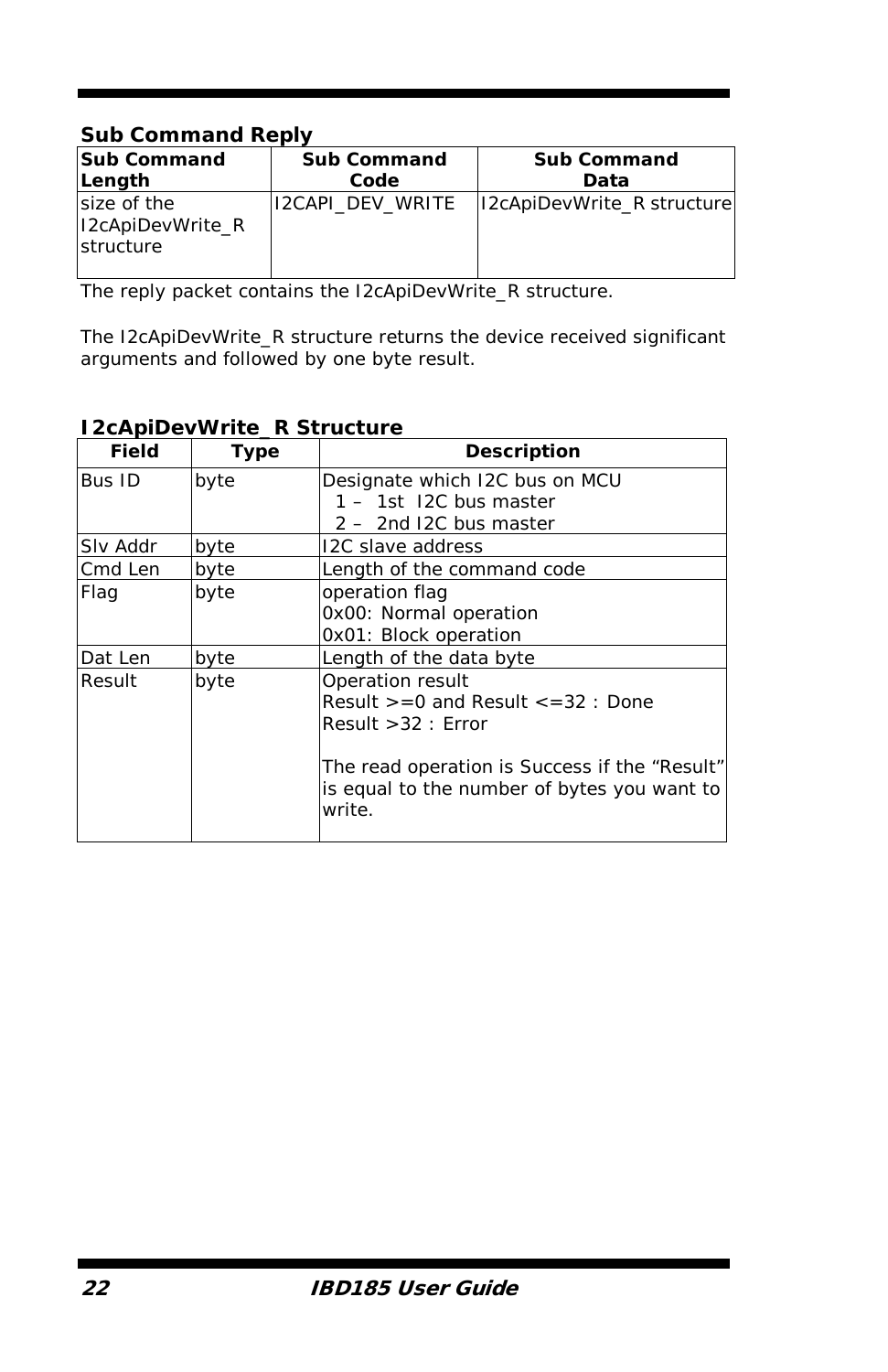# **I2C Bus Reset**

Reset the specific I2C bus master on MCU.

### *Sub Command Request*

| <b>Sub Command</b> | <b>Sub Command</b>      | <b>Sub Command</b>       |  |  |  |
|--------------------|-------------------------|--------------------------|--|--|--|
| Length             | Code                    | Data                     |  |  |  |
| size of the        | <b>I2CAPI BUS RESET</b> | I2cApiBusReset structure |  |  |  |
| I2cApiBusReset     |                         |                          |  |  |  |
| structure          |                         |                          |  |  |  |

### *Sub Command Reply*

| <b>Sub Command</b> | <b>Sub Command</b>      | <b>Sub Command</b>              |
|--------------------|-------------------------|---------------------------------|
| Length             | Code                    | Data                            |
| size of the        | <b>I2CAPI BUS RESET</b> | <b>I2cApiBusReset structure</b> |
| I2cApiBusReset     |                         | followed by one byte            |
| structure $+1$     |                         | <b>I2cApiResult</b>             |

The reply packet contains the parameters that device received and followed by one byte of result.

 $I2c$ ApiResult = 0 means the execution result is fail.

#### *I2cApiBusReset Structure*

| Field  | Type | Description                                                                             |
|--------|------|-----------------------------------------------------------------------------------------|
| Bus ID | byte | Designate which I2C bus on MCU<br>1 - 1st I2C bus master<br>2 - 2nd I2C bus master      |
| Flag   | byte | Flag for reset I2C bus<br>0: Re-Config I2C bus (default)<br>1: Reset I2C bus (reserved) |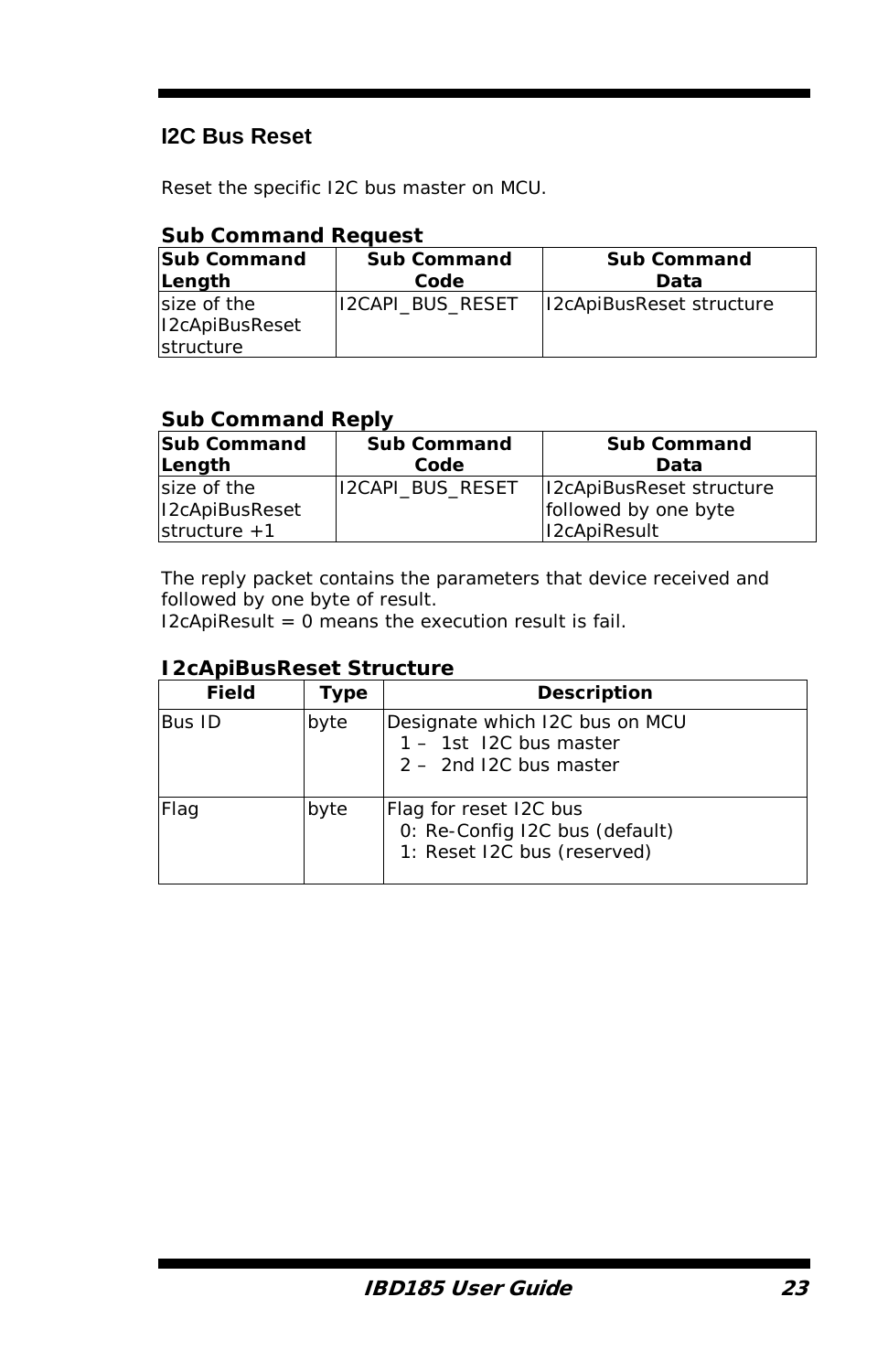# **APPENDIX**

A protocol instruction example for I2C read/write operation: The I2C device (24C02 EEPROM) is connected to the I2C1 Bus on MCU. (7bits SlaveAddress: 0x50, 8 bytes per page)

#### **Page Write from address 0x00 on 24C02**

REQUEST PACKET:

|             |    | Header Size Command |
|-------------|----|---------------------|
| OxFF.       | 16 | Ox8E                |
| <b>OXFF</b> |    |                     |

| Data                              |             |                                                          |                         |  |                                |               |  |  |
|-----------------------------------|-------------|----------------------------------------------------------|-------------------------|--|--------------------------------|---------------|--|--|
| Sub<br>Sub<br><b>Sub Cmd Data</b> |             |                                                          |                         |  |                                | 0x8E,<br>0x61 |  |  |
| Cmd<br>Len                        | Cmd<br>Code |                                                          |                         |  |                                |               |  |  |
| 14                                | 0x06        |                                                          |                         |  |                                |               |  |  |
|                                   |             |                                                          |                         |  | BudID SivAdd CmdLen CmdCode    |               |  |  |
|                                   |             | 0x01<br>(12C1)                                           | 0xA0<br>(0x50)<br><< 1) |  | 0x00<br>(writing<br>from 0x00) |               |  |  |
|                                   |             |                                                          |                         |  |                                |               |  |  |
|                                   |             | <b>Flag</b><br>DatLen<br><b>DatBuff</b>                  |                         |  |                                |               |  |  |
|                                   |             | 0x00<br>8<br>0x00,0x01,0x02,0x03,<br>0x04,0x05,0x06,0x07 |                         |  |                                |               |  |  |

#### REPLY PACKET:

|      |   | Header Size   Command |
|------|---|-----------------------|
| 0xFF | 8 | Ox8E                  |
| 0xFF |   |                       |

| Data              |                    |                                                             |   |  |   |                            | <b>CRC</b> |               |
|-------------------|--------------------|-------------------------------------------------------------|---|--|---|----------------------------|------------|---------------|
| Sub<br>Cmd<br>Len | Sub<br>Cmd<br>Code | Sub Cmd Data                                                |   |  |   |                            |            | 0x7E,<br>0x38 |
| 6                 | 0x06               |                                                             |   |  |   |                            |            |               |
|                   |                    |                                                             |   |  |   | <b>BudID SivAdd CmdLen</b> |            |               |
|                   |                    | 0x01<br>1<br>0xA0<br>(I2C1)<br>(0x50)<br>$\frac{1}{5}$ < 1) |   |  |   |                            |            |               |
|                   |                    |                                                             |   |  |   |                            |            |               |
|                   |                    | DatLen<br>Flag<br>Result                                    |   |  |   |                            |            |               |
|                   |                    | 0x00                                                        | 8 |  | 8 |                            |            |               |
|                   |                    | $(Result = = DataFrame$<br>means success)                   |   |  |   |                            |            |               |